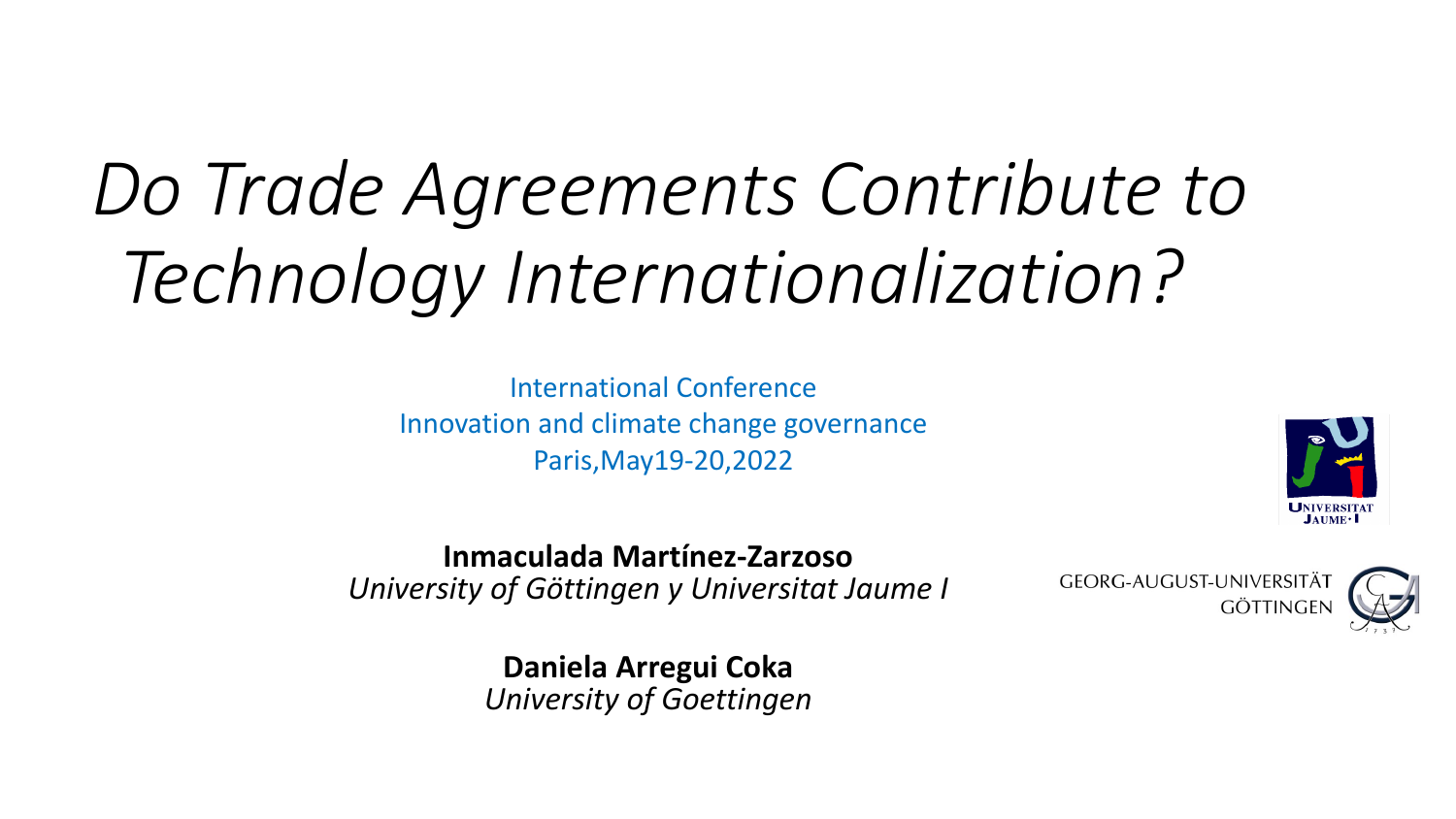#### Motivation

- Since the emergence of GVC  $\rightarrow$  **innovation activities increasingly organized at an international level**
- Lower information and communication costs led to seek technological resources beyond national borders
- Through the process of technology internationalization  $\rightarrow$  firms gain access to more advanced technologies and larger pools of knowledge
- Deep and Comprehensive Free Trade Agreements (DCFTA) have been used to tackle issues related to innovation, technology transfer and IPR issues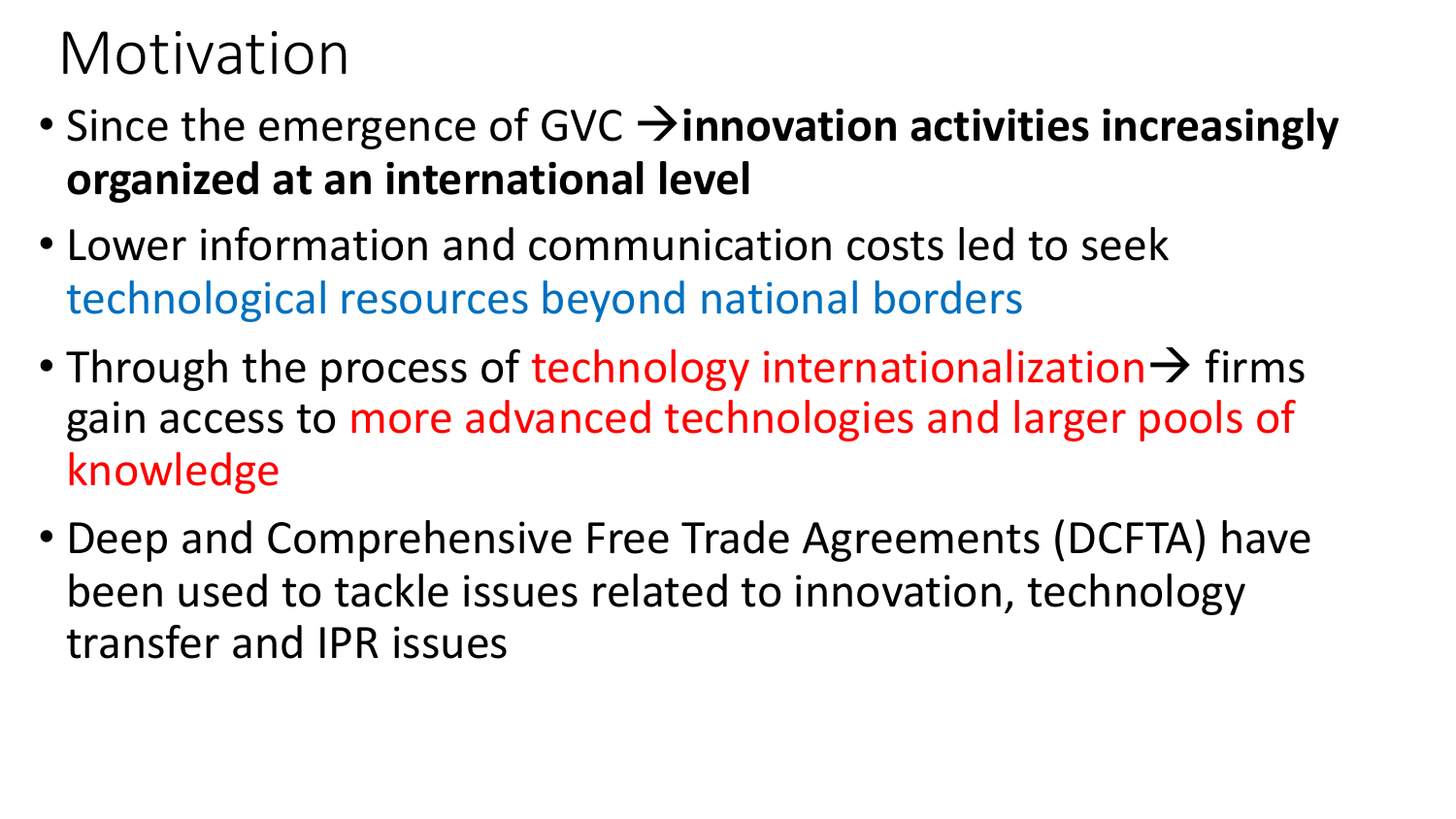#### Questions in this paper

- •Do DCFTAs contribute to technology internationalization?
- What role do technology provisions play?
- How important are geographical and institutional distances?
- Role of the WTO Agreement on Trade-Related Aspects of Intellectual Property Rights (TRIPS)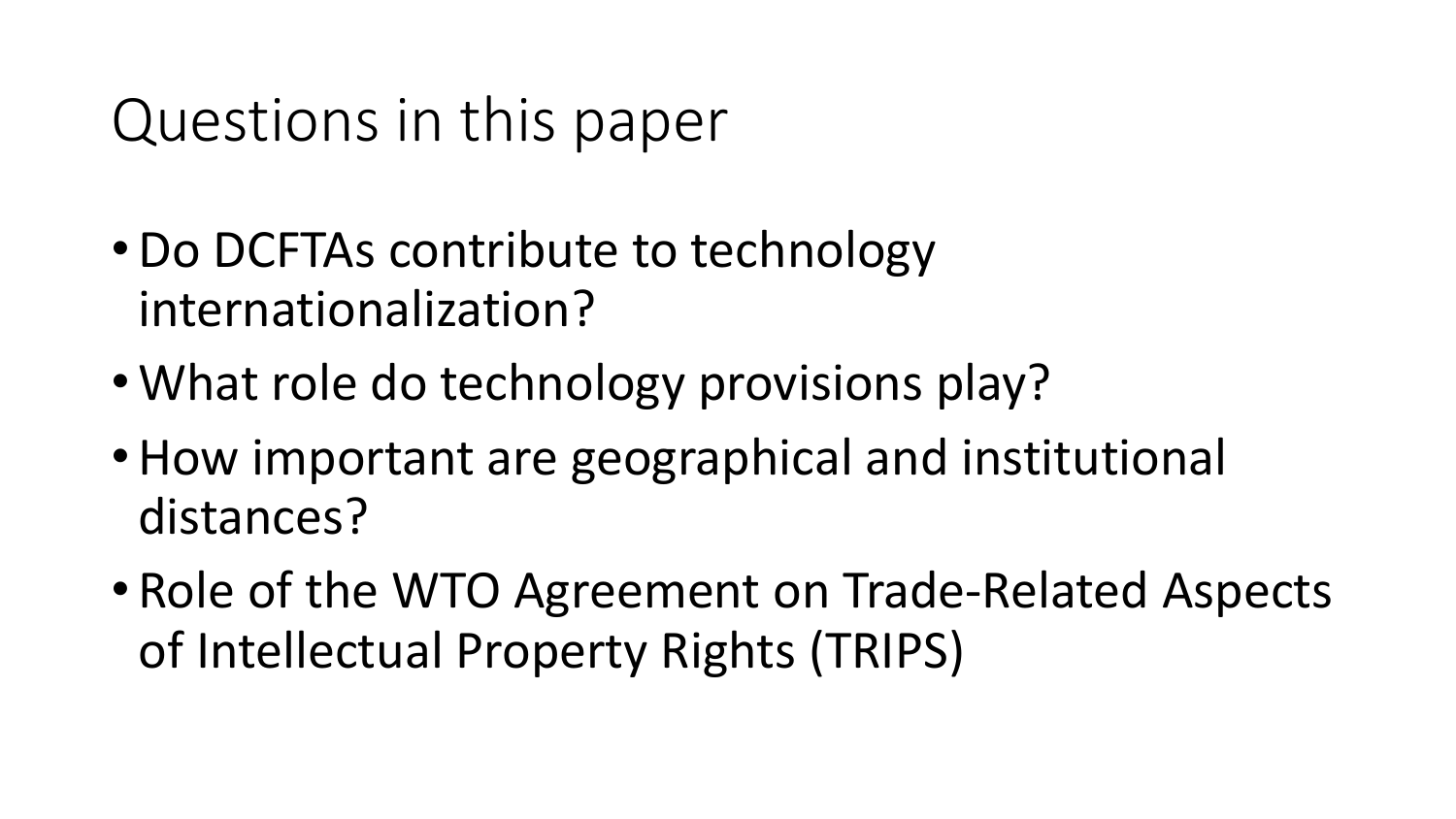#### What we precisely do is...

- Estimate a **gravity model of technology internationalization**  using a panel of 6,480 country pairs of high- and middleincome countries for the period 1980-2015
- Proxy for technology internationalization: Patent statistics of **foreign inventions owned by domestic firms**
- Poisson Pseudo Maximum Likelihood (PPML) estimator to estimate the effect of FTAs (differentiating by their technology-related provisions), geographical and institutional distance on technology internationalization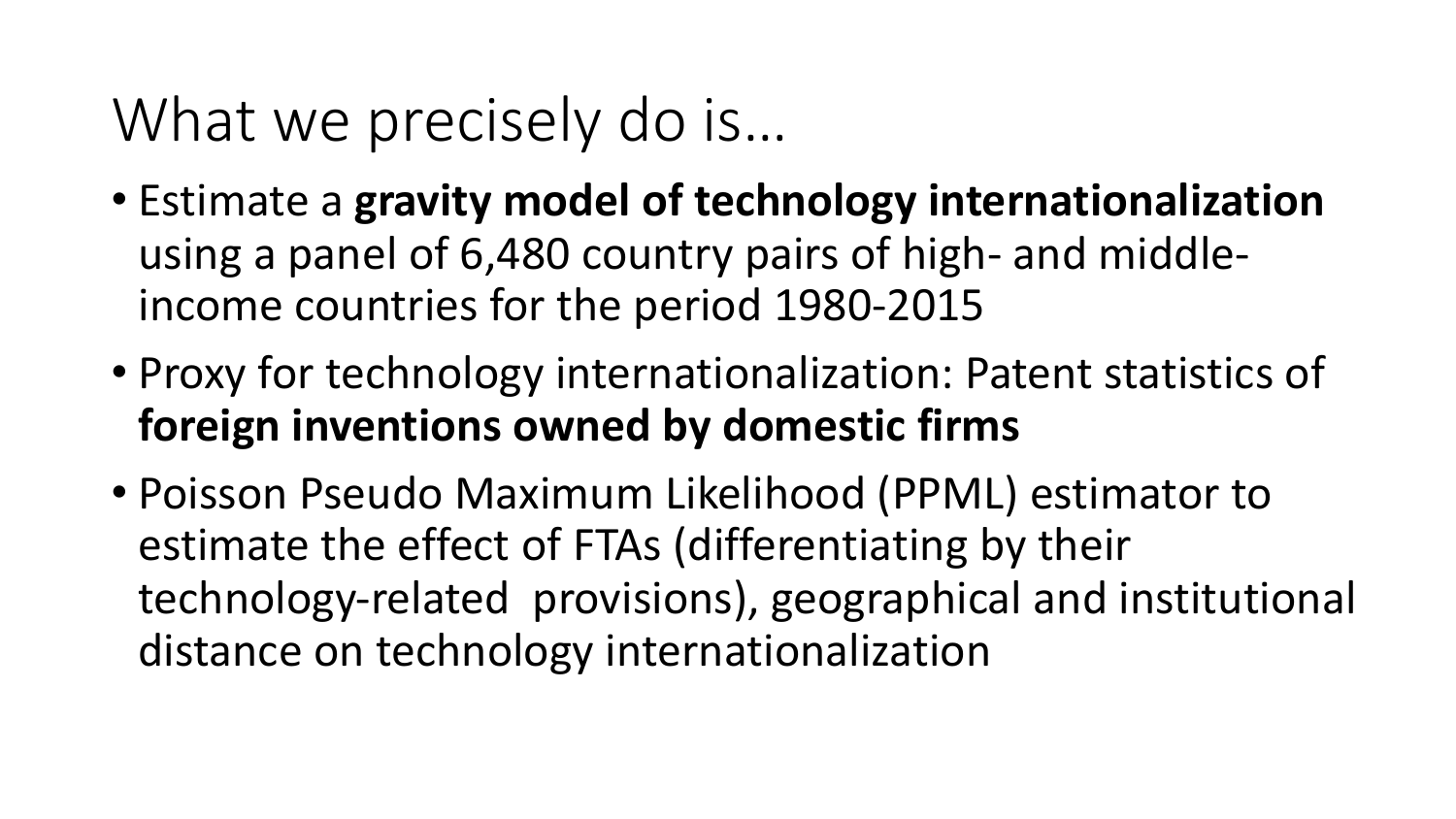### Preview of the Results

- **First, trade agreements lead to a significant increase in the technology internationalization of firms:** After ratification, this effect increase when the implementation and enforcement are completed
- Second, FTAs in trade and services have a positive effect on technology internationalization
- Third, countries that are geographically and culturally closer, exchange more technology and knowledge
- Finally, the effects are heterogeneous: level of income/level of integration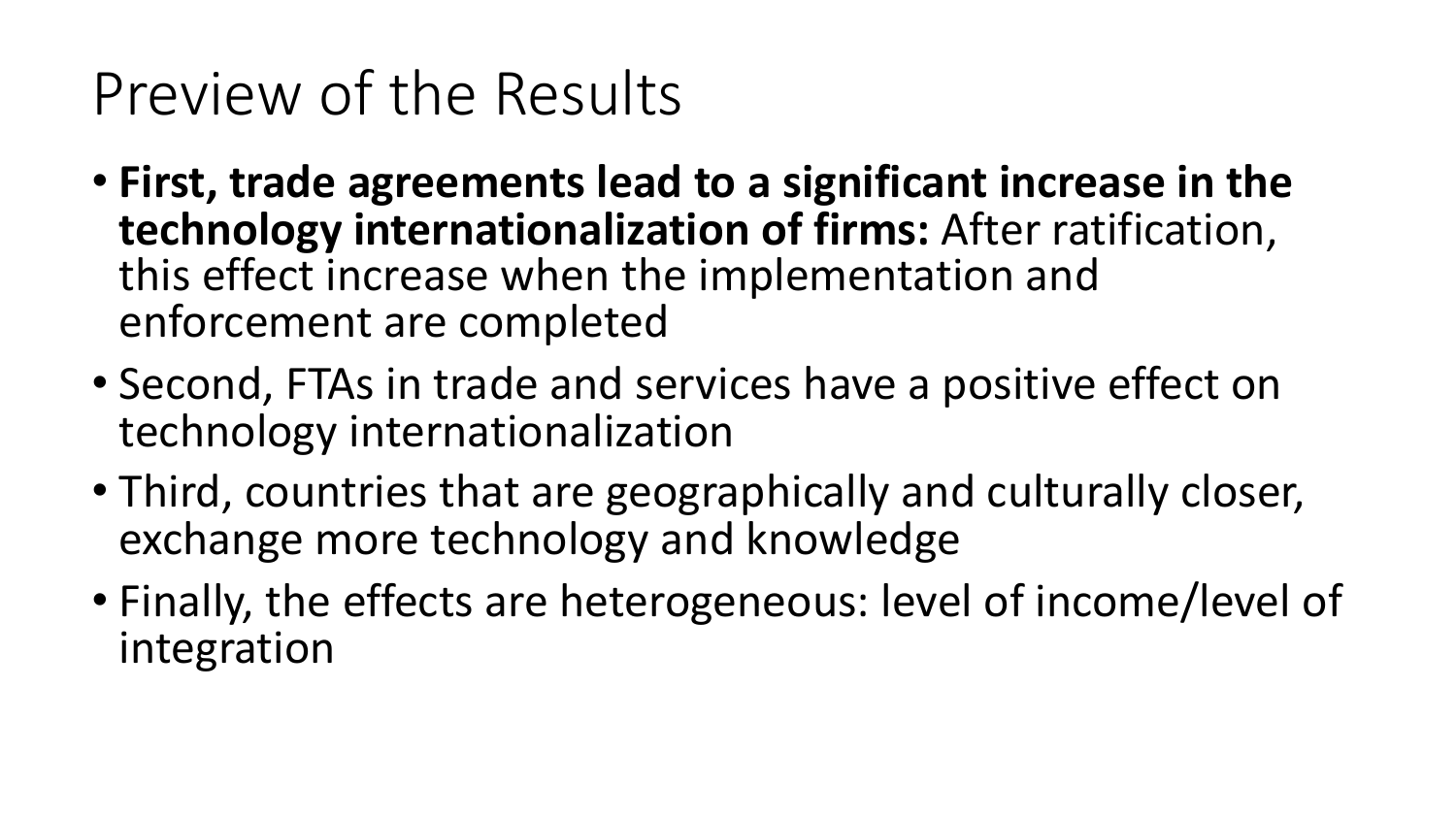## **Outline**

- Literature Review
- Technology Provisions in Trade Agreements
- •Data, Model and Estimations
- Main Results
- Conclusions
- Next Steps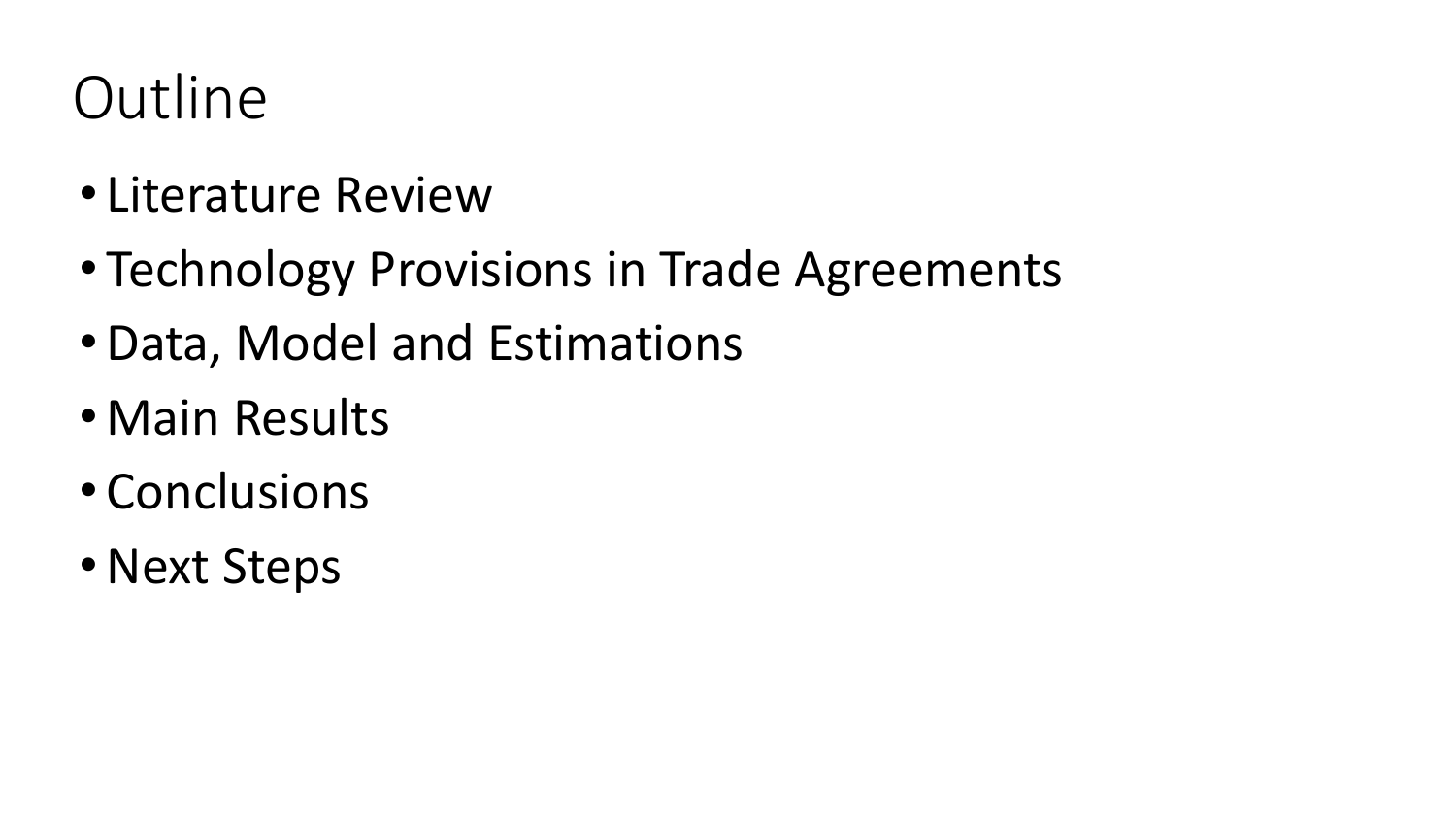#### Literature Review

#### • **Direct effect:** FTAs  $\rightarrow$  technology internationalization

- **Peri, 2005**: Cross-sectional gravity-like model to explain patents granted by the US patent office (and citations) between 1975 and 1996. 147 subnational regions in Europe and North America
- **Picci, 2010**: Cross-border ownership, co-ownership and co-inventions flows between 1995 and 2005, for 42 countries, considers the EU membership
- **Montobbio & Sterzi, 2013**: Focus only on the determinants of co-inventions –new technologies that have been created by inventors of different countries – between developed and emerging countries -- between 1990-2007, network analysis
- **De Prato & Nepelski, 2014**: Also focus on co-inventions. Using patent data from the PATSTAT database, estimate a gravity model of co-inventions registered in 90 patent offices around the world over the period 1990-2007
- **Jinji et al., 2019:** Patent citations as proxy for technology spillovers, find positive effects of FTAs on the number of patent citations. Sample: 1991-2007, 114 countries
- **Santacreu, 2022**: Focus on the dynamics of international technology licensing in the context of FTAs with technological provisions Sample: 1995-2012, 41 countries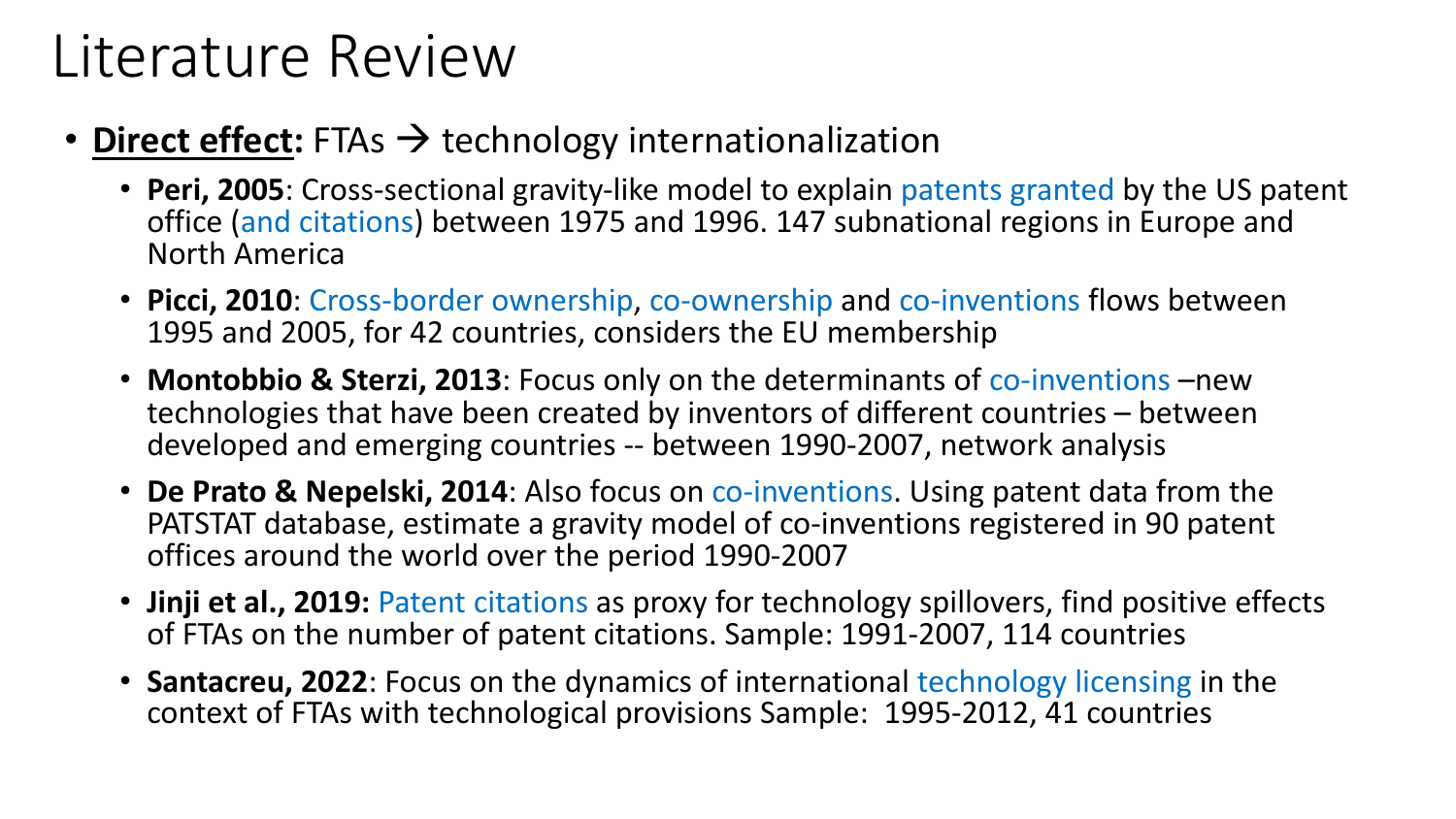## Technology Transfer Through Trade

- **Indirect Effects:** FTAs increase trade, trade increase knowledge flows
- **Campi and Dueñas, 2019: F**ocus on aggregate trade and FTAs with and without IPR provisions. No controls for multilateral resistance
- **Martínez-Zarzoso and Chelala, 2021:** Global sample of countries and broader set of technology-related provisions and sectoral trade. Heterogeneous effects
- **Maskus and Ridley, 2021**: Investigate whether FTAs with IPR chapters that exceed the requirements of the TRIPS agreement have an additional impact on sectoral exports  $\rightarrow$  IPR-related FTAs with USA, EU or EFTA, have a significantly positive effect on exports to third countries in high-technology goods
- **Erixon, Guinea et al., 2022**: Explore the link in EU FTAs between IP provisions and trade. (+) effect of FTAs with IP prov on exports IP-intensive goods. Marginal (-) effect of FTAs with IP prov on exports non-IP-intensive goods.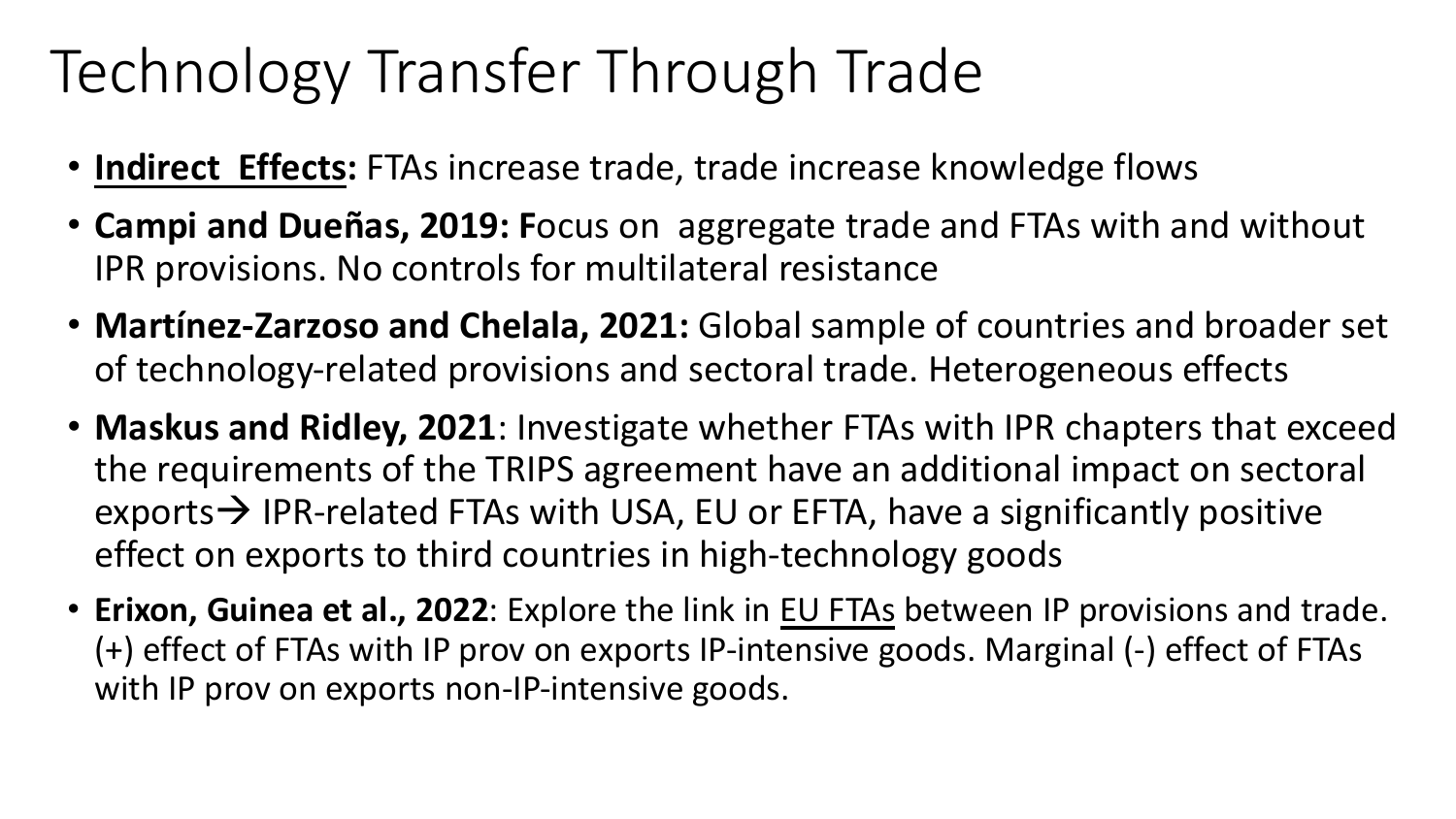Technology Provisions in Trade Agreements: Types

- **1. Intellectual Property Rights:** Implies ratification of international treaties or conventions not referenced in the TRIPS.
- **2. Data Protection** Includes *exchange of information and experts*, and promotes joint projects between member states.
- **3. Innovation Policies:** Fosters participation in *framework programs* and promotion of technology transfers.
- **4. Information Society** Relates to *exchange of information, the dissemination of new technologies*, training as well as cooperation and exchange of information in the context of other policies.
- **5. Research and Technology:** Promotes *joint research projects*, exchange of researchers, and the development of public-private-partnerships.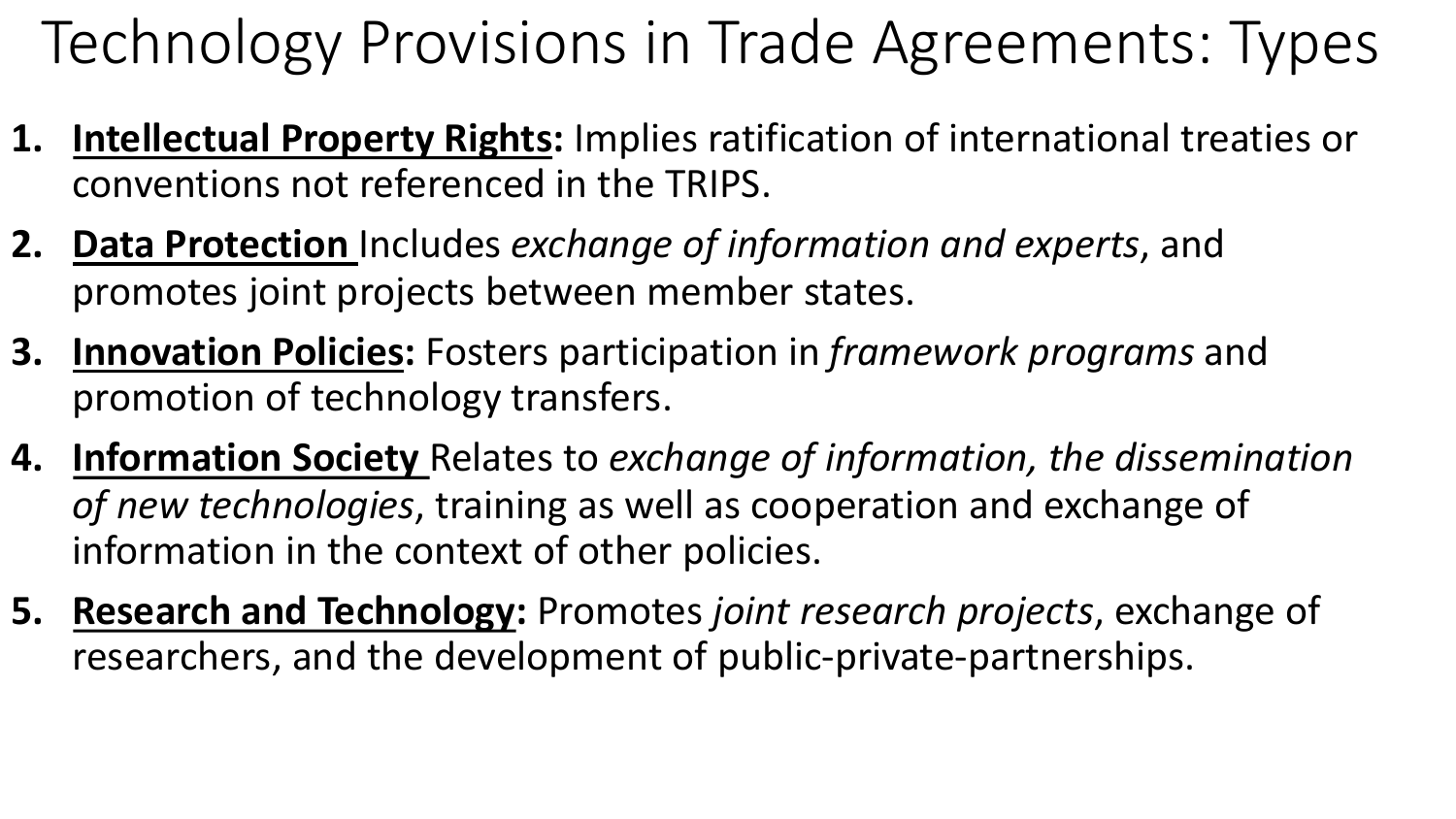#### *Free* Trade Agreements and Tech-provisions

| <b>Total FTAs in the sample</b>                     | 179 |
|-----------------------------------------------------|-----|
| FTAs with at least one technology related provision | 141 |
| <b>FTAs with zero provisions</b>                    | 38  |
| <b>FTAs according to type of provisions:</b>        |     |
| <b>Intellectual property rights</b>                 | 111 |
| <b>Data protection</b>                              | 31  |
| <b>Information society</b>                          | 72  |
| <b>Innovation policies</b>                          | 27  |
| <b>Research and technology</b>                      | 61  |

Note: The total number of provisions exceed the total number of FTAs since an agreement can include more than one

technology-related provision. Source: Hoffman et al. (2017) & WB.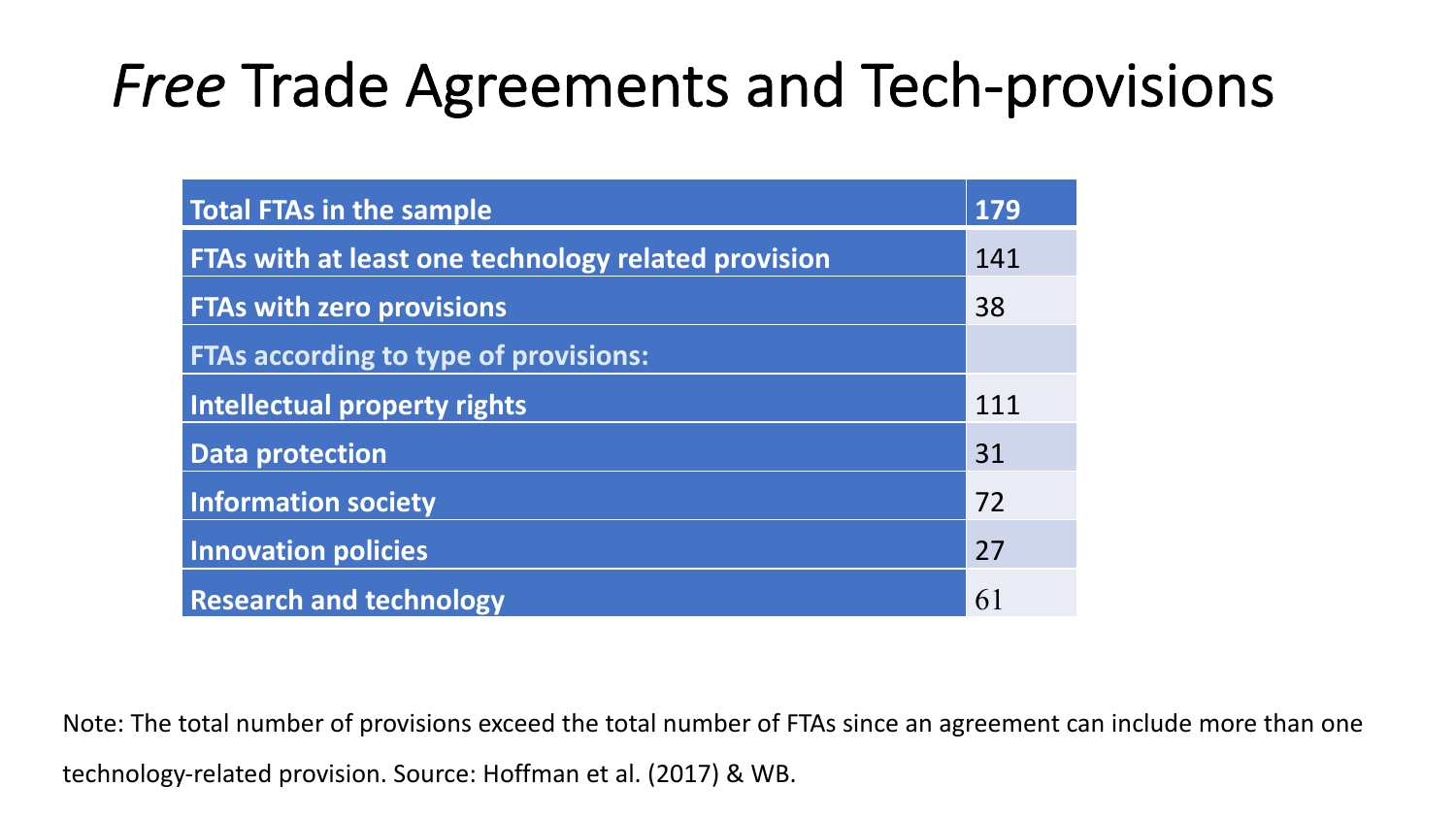## Agreements Containing All Types

- Most of the agreements that mention all types include European Union (13),
- followed by China(10),
- South Korea (4), and
- the United States (3)

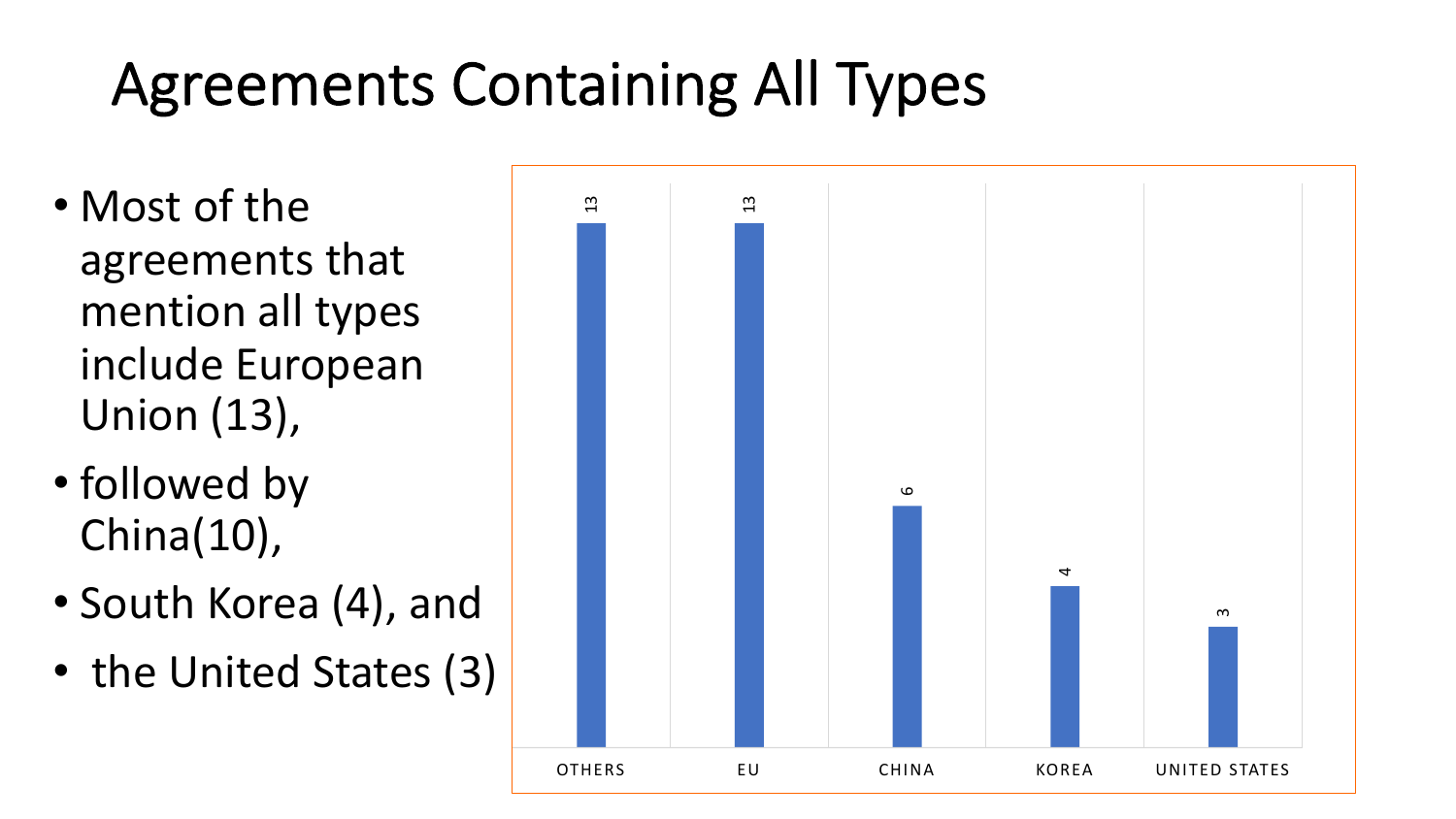## Agreements with No Technology Provisions

- 29 are between Latin American countries
- 9 are between India and other developing countries
- 5 between the EU and others

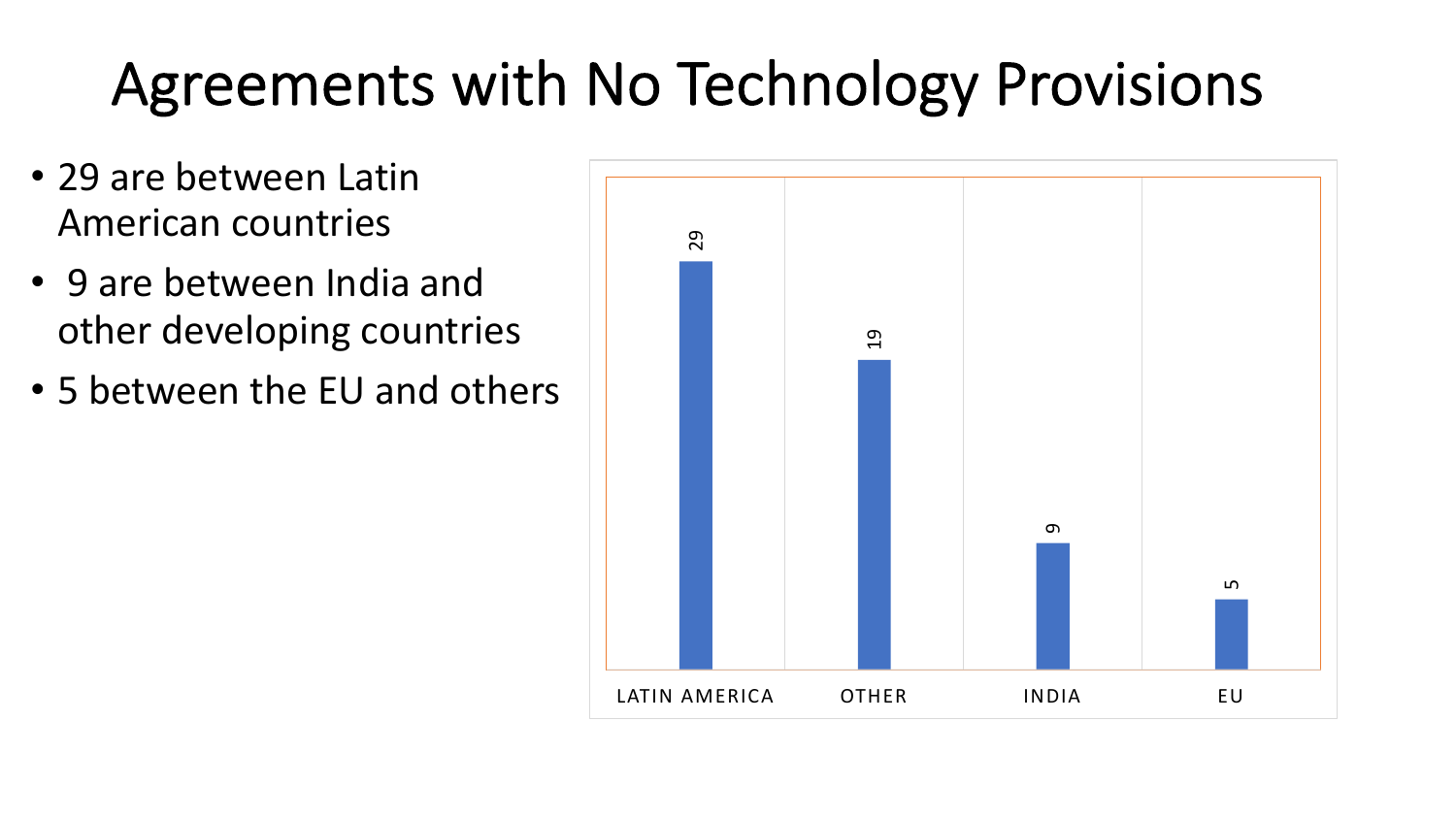#### Model Specification

Gravity model, widely used to predict bilateral flows between countries, is nowadays considered to be a *structural model* with solid theoretical underpinnings (Anderson, 1979; Bergstrand, 1985; Eaton and Kortum, 2002; Anderson and van Wincoop, 2003; Feenstra, 2016; Allen, Arkolakis, and Takahashi, 2014; Keith and Head 2014; among others). For technology internationalization (Peri, 2005; Santacreu, 2022)

$$
c_{ijt} = exp[\rho_{it} + \vartheta_{jt} + \sum_{k} \delta_k \mathbf{FTA} \mathbf{X}_{ijt}^k + \gamma_1 TRIPS_{ijt} + \beta_1 Border_{ij} + \beta_2 Language_{ij} \tag{1}
$$

 $+ \beta_3$  ln Distance<sub>ij</sub> +  $\beta_4$ Colony<sub>ij</sub> | \*  $\varepsilon_{ijt}$ 

$$
c_{ijt} = exp[\rho_{it} + \vartheta_{jt} + \theta_{ij} + \sum_{k} \alpha_{k} \mathbf{F} \mathbf{T} \mathbf{A}_{ijt} + \gamma_{2} \mathbf{T} \mathbf{R} \mathbf{I} \mathbf{P} \mathbf{S}_{ijt}] * \epsilon_{ijt}
$$
 (2)

(3)

$$
c_{ijt} = exp[\rho_{it} + \vartheta_{jt} + \theta_{ij} * t + \sum_{k} \varphi_{k} \mathbf{FTA} \mathbf{X}_{ijt}^{k} + \gamma_{3} \mathbf{TRIPS}_{ijt}] * \mu_{ijt}
$$

 $c_{ijt}$  is the count of patents for *DOFI* calculated for the country pair *i* (owner) and *j* (inventor) with  $i \neq j$ . The bilateral number of patents depend on bilateral factors,  $\theta_{ij}$ , as well as on country-time-specific fixed effects,  $\rho_{it}$ and  $\vartheta_{it}$  that act as multilateral resistance terms (MRT). (3) add bilateral-specific time trends,  $\theta_{ij} * t$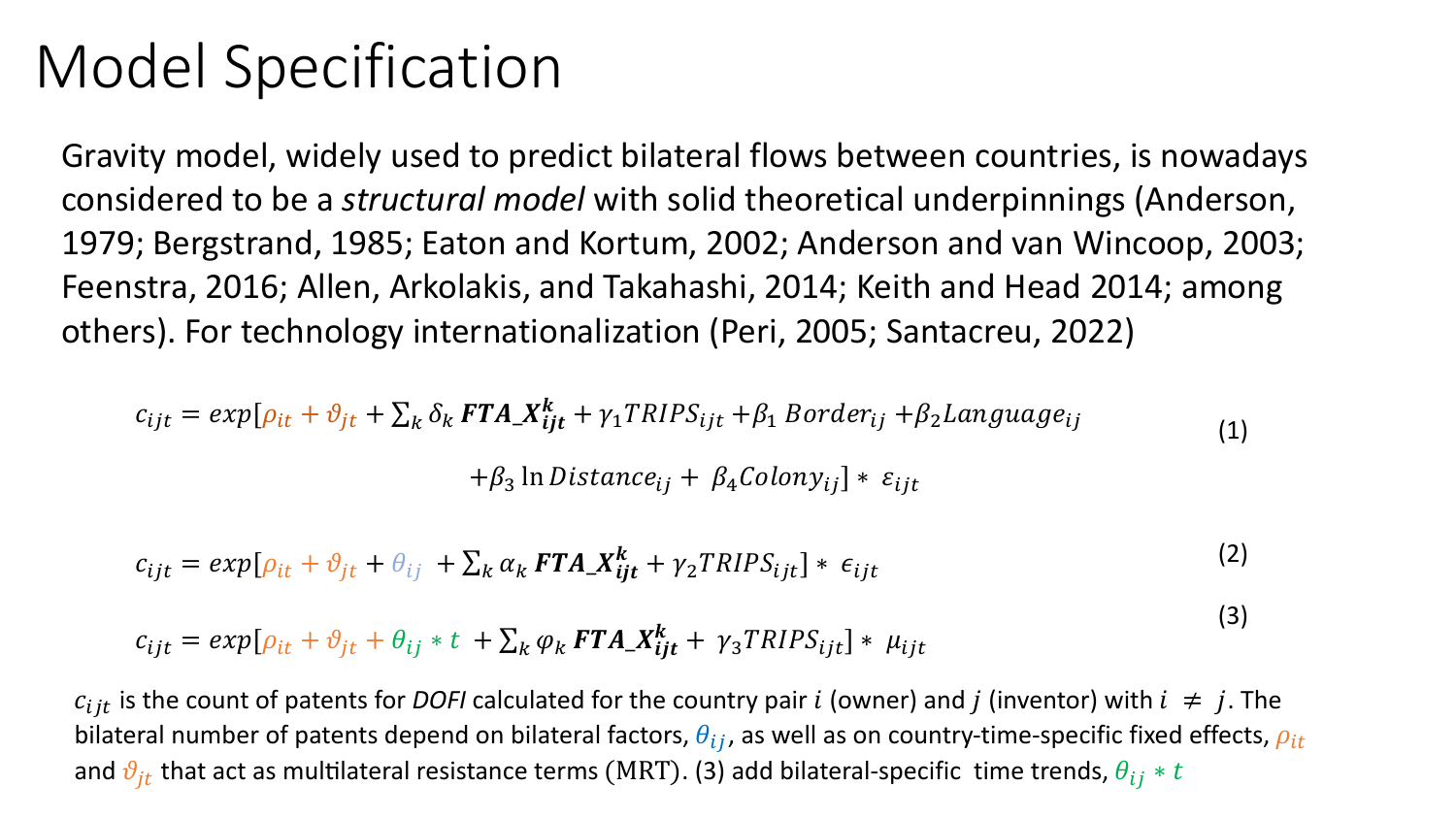## Summary **Statistics**

Depth indicates the degree of inclusiveness in terms of provisions covered Dür et al. (2014) Depth  $=0-7$ 

- Full FTA 0,1
- Services prov. 0,1
- Investment 0,1
- General standards 0,1
- Public procurement 0,1
- Competition 0,1
- $\cdot$  IPR 0,1

| <b>Variable</b>  | <b>Description</b>                                                                                                             | No. Obs. | <b>Mean</b> | Std. Dev. | <b>Min</b>     | <b>Max</b>   |
|------------------|--------------------------------------------------------------------------------------------------------------------------------|----------|-------------|-----------|----------------|--------------|
| <b>DOFI</b>      | Patent count of an invention of country<br>$i$ owned by a firm of country $i$                                                  | 233,280  | 2.663       | 29.098    | $\mathbf 0$    | 1450         |
| <b>FTA</b>       | 1: country pair is member of the trade<br>agreement at year t<br>0: otherwise                                                  | 233,280  | 0.135       | 0.342     | $\overline{0}$ | $\mathbf{1}$ |
| FTA_prov         | 1: country pair is member of the trade<br>agreement with one or more<br>technology-related provision at year t<br>0: otherwise | 233,280  | 0.112       | 0.315     | $\mathbf 0$    | $\mathbf{1}$ |
| <b>FTA_zprov</b> | 1: country pair is member of the trade<br>agreement without technology-related<br>provisions at year t<br>0: otherwise         | 233,280  | 0.024       | 0.152     | $\overline{0}$ | 1            |
| <b>Depth</b>     | Interaction variable between dummy<br>variable FTA and depth index                                                             | 233,280  | 0.305       | 1.163     | $\mathbf 0$    | 7            |
| Ln (distance)    | Ln of geographical distance in km<br>between country $i$ and country $j$                                                       | 227,520  | 8.480       | 0.970     | 4.088          | 9.892        |
| <b>Border</b>    | 1: countries are neighbors<br>0: otherwise                                                                                     | 227,520  | 0.031       | 0.173     | $\mathbf 0$    | $\mathbf{1}$ |
| Language         | 1: countries have the same official<br>language<br>0: otherwise                                                                | 227,520  | 0.087       | 0.282     | $\overline{0}$ | 1            |
| <b>Colony</b>    | 1: countries share colonial past<br>0: otherwise                                                                               | 227,520  | 0.022       | 0.148     | $\mathbf 0$    | $\mathbf{1}$ |
| <b>TRIPS</b>     | 1: country pair complies with the TRIPS<br>at time t<br>0: otherwise                                                           | 233,280  | 0.106       | 0.308     | $\mathbf 0$    | $\mathbf{1}$ |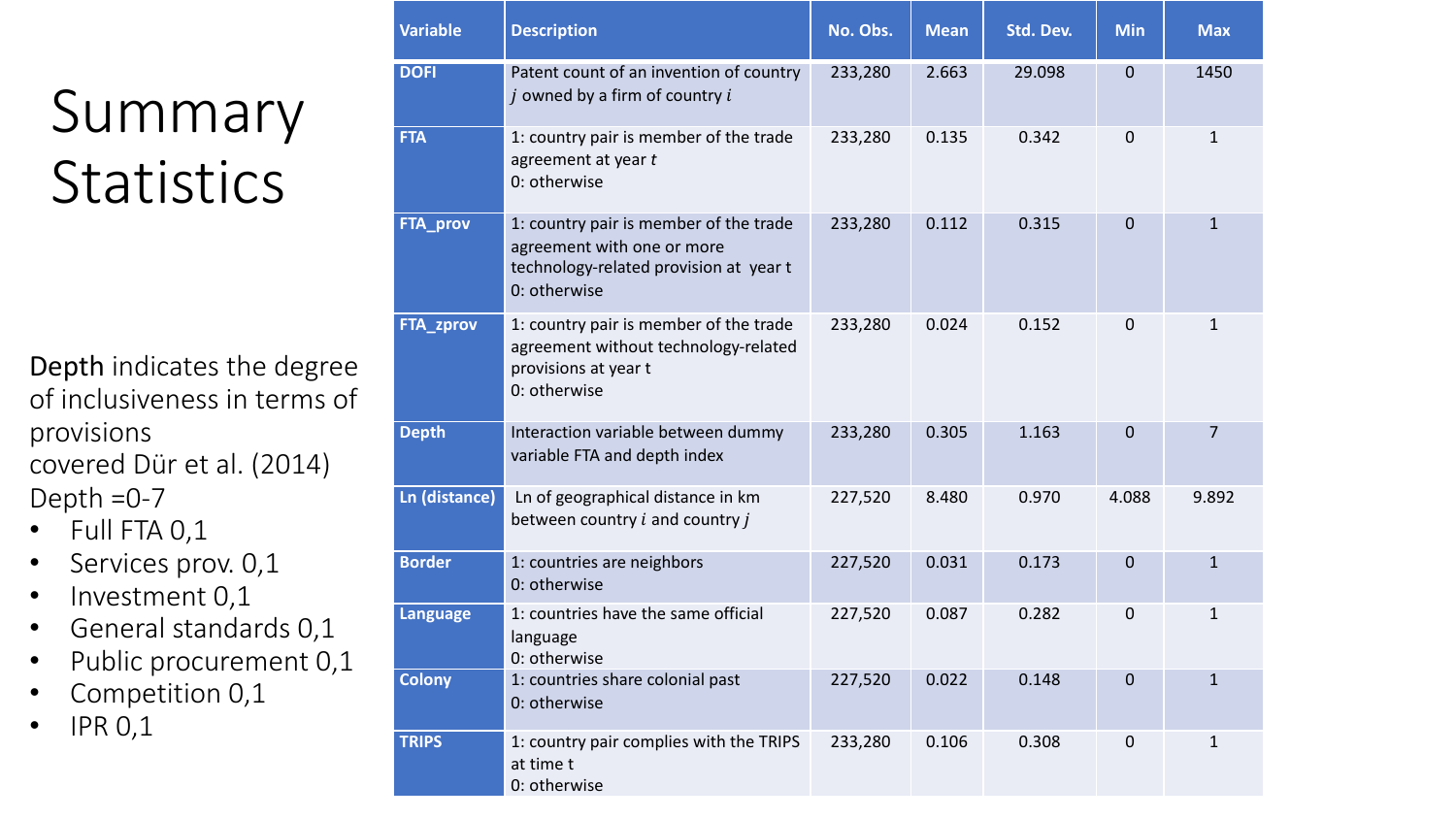#### Technology internationalization by income group



**Note:** Cross-border ownership measured as the domestic ownership of foreign inventions. Low-income countries not included because of lack of data. **Source:** International co-operation in patents (OECD, 2020)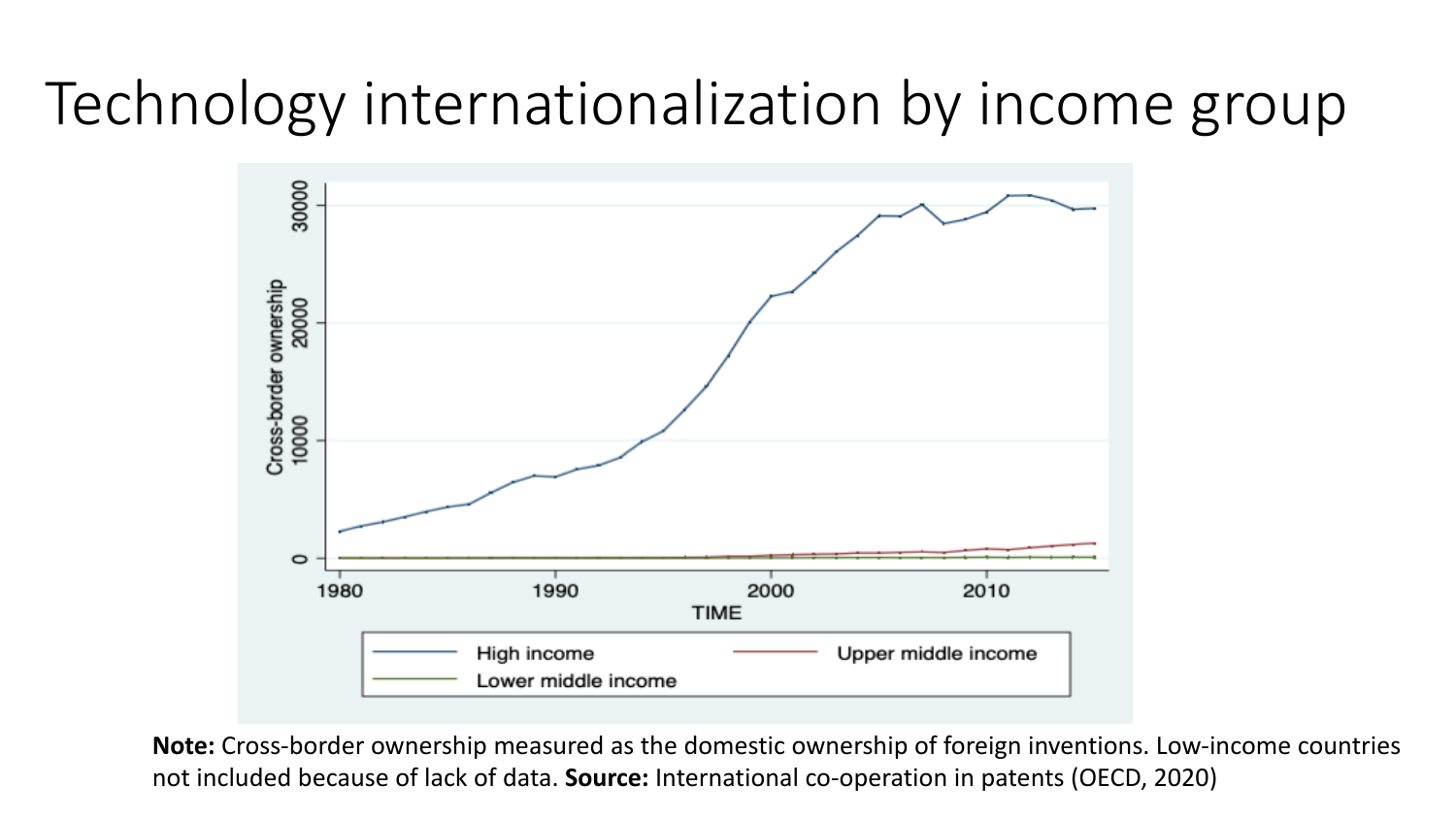#### FTAs provisions by income level of member countries



Bilateral and regional trade agreements in force since or after 1980, classified according the income level of the member states and technology content. HH: FTA among high income countries; HL: FTA among high income and low middleincome countries. HU: FTA among high income and upper middle-income countries; UU: FTA among upper middleincome countries; LL: FTA among low middle- countries; and UL: FTA among upper and low middle- countries. **Source:** Hofmann et al. (2017).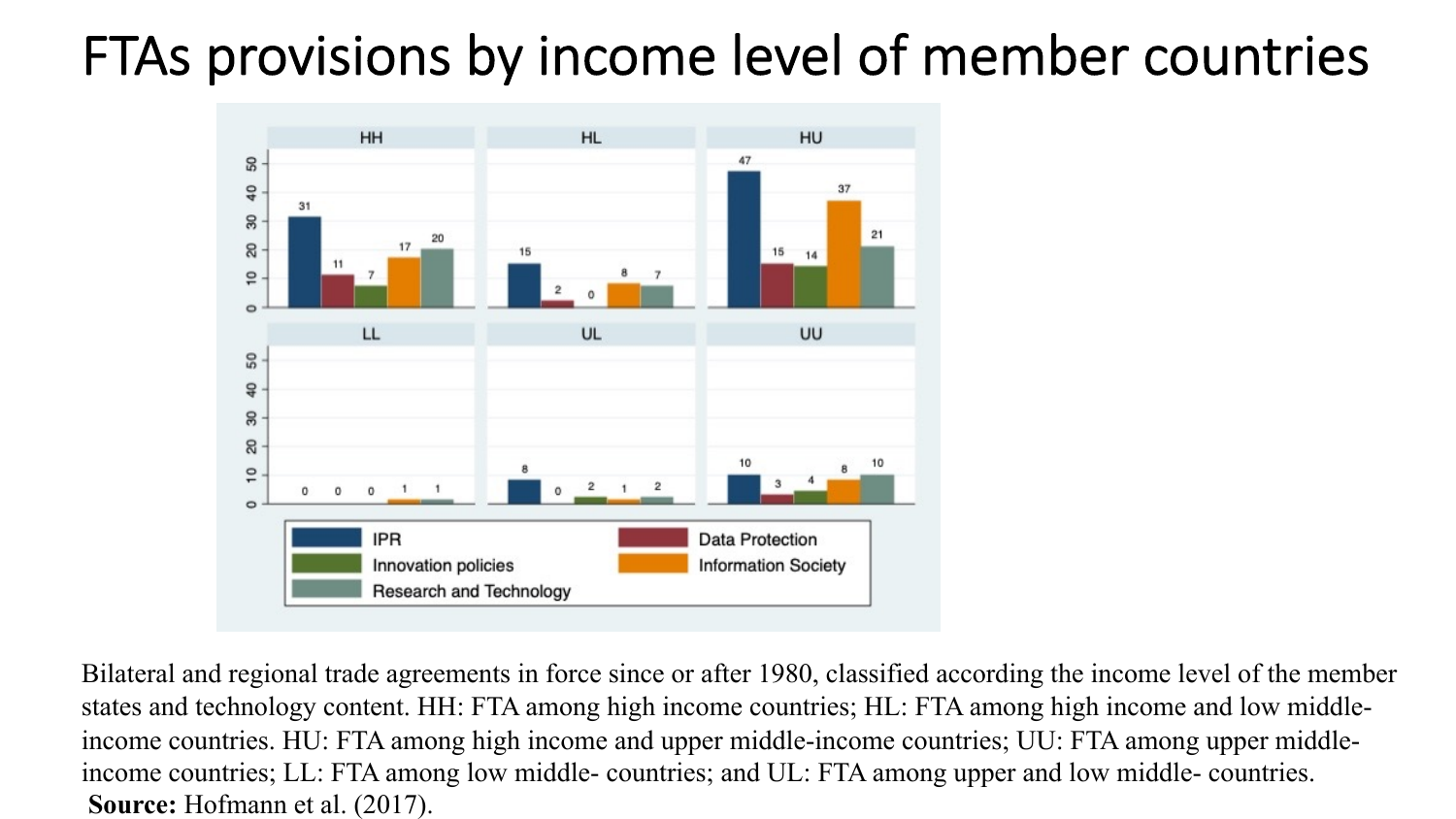#### Baseline Results

- FTAs increase **Technology** internationalization by about 24  $\%$  (1)

- FTA effect (+) for shallow agreements, but **(-) for deeper agreements>5 Prov**.(2)

- Does not seem to be endogenous (3)

- FTA effect vanishes when pair FE are included (4)
- Heterogeneous effects?

| <b>Fixed effects</b>         | <b>Owner-year, creator-year</b><br><b>Owner-year, creator-year</b><br><b>FTA effect</b><br>FTA_depth |              | $FTA_{t+1}$  | <b>O-Y &amp; C-Y</b><br>& Pair |
|------------------------------|------------------------------------------------------------------------------------------------------|--------------|--------------|--------------------------------|
|                              | (1)                                                                                                  | (2)          | (3)          | (4)                            |
| <b>FTA</b>                   | $0.218***$                                                                                           | $0.328***$   | $0.192***$   | 0.02                           |
|                              | (0.0253)                                                                                             | (0.0266)     | (0.0298)     | (0.043)                        |
| Ln (distance)                | $-0.0480***$                                                                                         | $-0.00580$   | $-0.0361***$ |                                |
|                              | (0.0119)                                                                                             | (0.0125)     | (0.0121)     |                                |
| <b>Border</b>                | $0.599***$                                                                                           | $0.632***$   | $0.602***$   |                                |
|                              | (0.0233)                                                                                             | (0.0231)     | (0.0238)     |                                |
| <b>Language</b>              | $0.451***$                                                                                           | $0.483***$   | $0.454***$   |                                |
|                              | (0.0232)                                                                                             | (0.0231)     | (0.0240)     |                                |
| <b>Colony</b>                | $-0.00289$                                                                                           | $-0.0487$    | $-0.00283$   |                                |
|                              | (0.0345)                                                                                             | (0.0344)     | (0.0355)     |                                |
| <b>TRIPS</b>                 | $0.106***$                                                                                           | $0.213***$   | $0.0773**$   | 0.022                          |
|                              | (0.0228)                                                                                             | (0.0251)     | (0.0305)     | (0.037)                        |
| FTA_depth/FTA <sub>t+1</sub> |                                                                                                      | $-0.0833***$ | $0.0725*$    |                                |
|                              |                                                                                                      | (0.00690)    | (0.0383)     |                                |
| <b>Observations</b>          | 124,203                                                                                              | 124,203      | 119,523      | 72,613                         |
| <b>R-squared</b>             | 0.946                                                                                                | 0.945        | 0.946        | 0.982                          |
| Park-type Test p-<br>values  | 0.000                                                                                                | 0.000        | 0.000        | 0.000                          |
| <b>GNR p-values</b>          | 0.184                                                                                                | 0.176        | 0.089        | 0.005                          |

Note: Standard errors in parentheses. Significance level \* p<0.1, \*\* p<0.05, \*\*\* p<0.01. **Dependent variable DOFI.** Clustered standard errors at country pair. Estimation using the *ppml\_panel\_sg* command in Stata (Larch et al., 2019). Park-type Test: null hypothesis states homoscedastic errors. GNR denotes Gauss-Newton Regression: null hypothesis states CVMR assumption for the functional form of the variance. O-Y &C-Y refers to owner-year and creator-year FE as proxies for Multilateral Resistance. Pair refers to bilateral (owner-creator) fixed effects.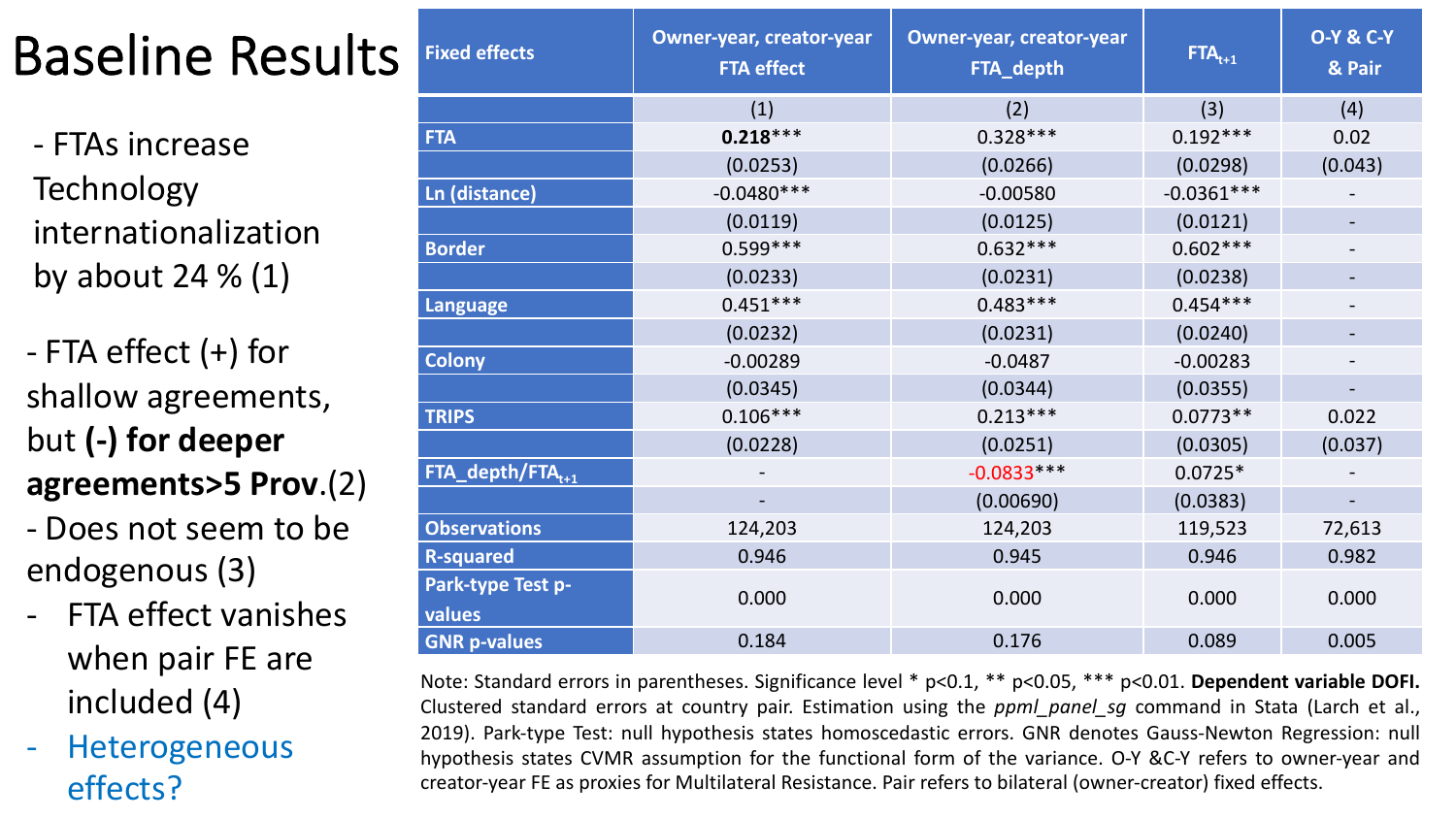#### Results for different levels of integration



Model with gravity variables and MRT (Eq.1) Model with pair FE and MRT (Eq.2)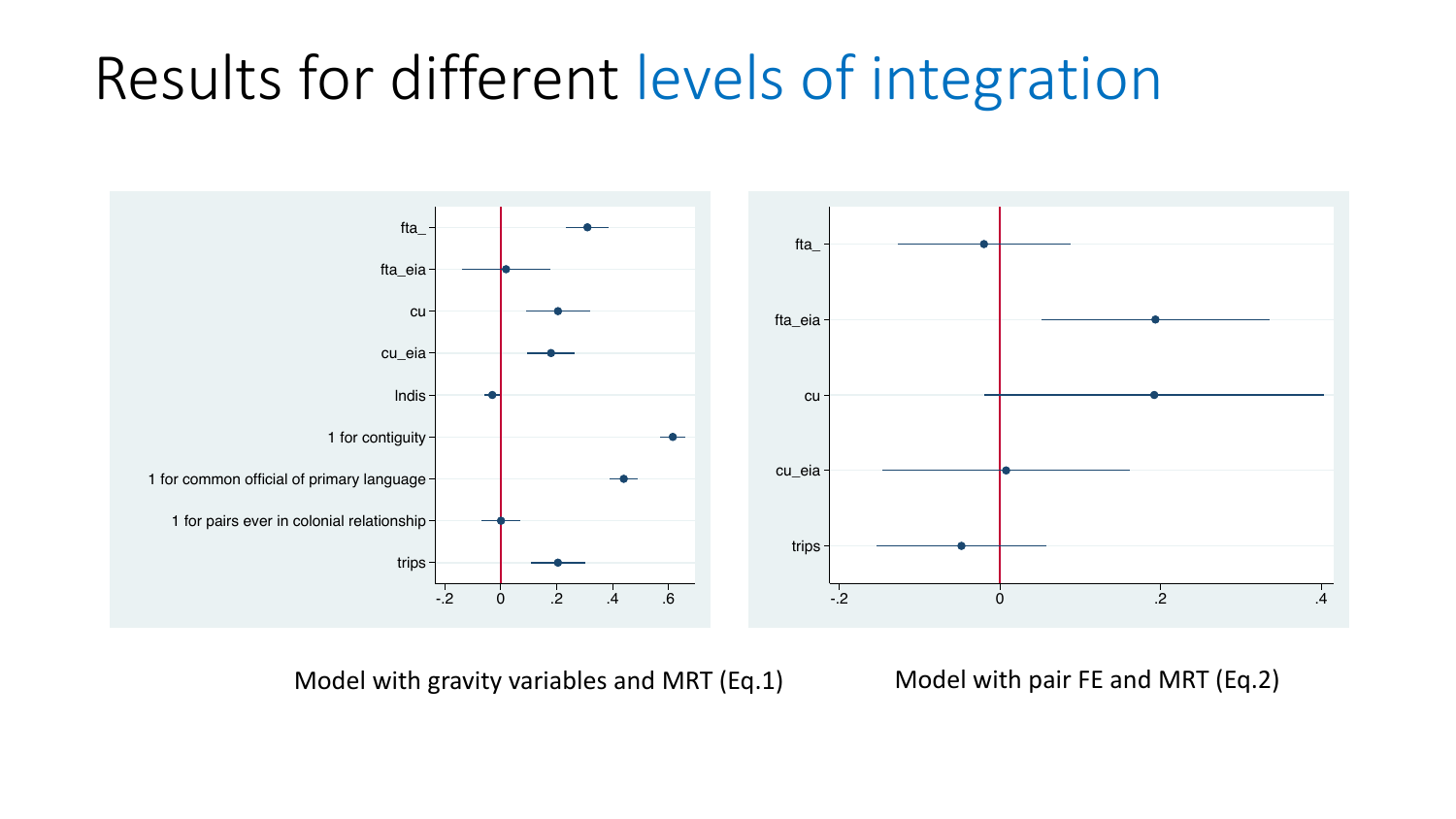#### Results by level of integration with tech-prov



Model with Gravity variables and MRT (Eq.1) Model with pair FE and MRT (Eq.2)

zprov=zero technology provisions; tprov= at least 1 technology provision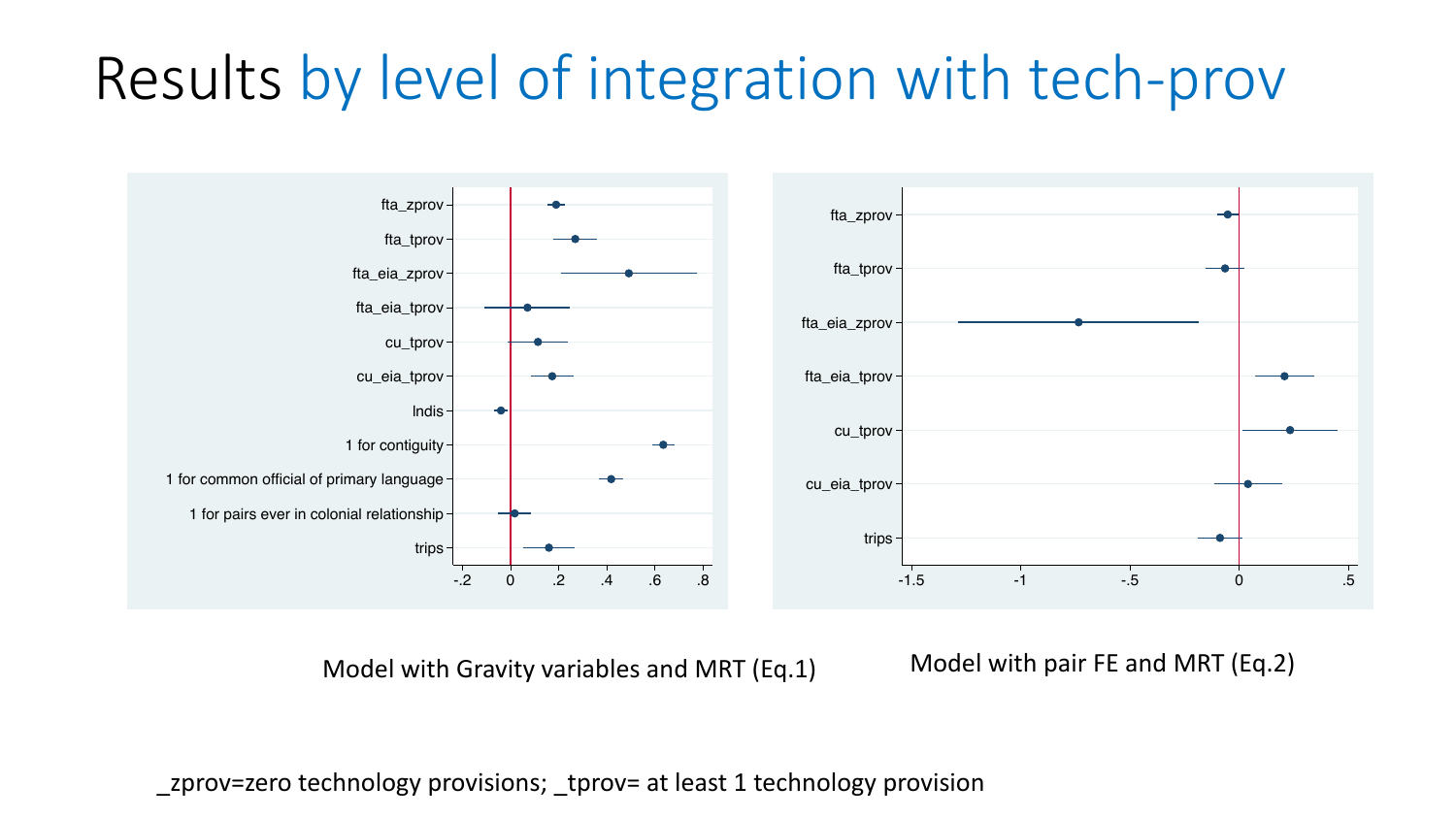#### What provisions are relevant for EIAs



With pair FE and MRT

With gravity variables and MRT

ipr=Intellectual Property Rights; datap=Data Protection; inpo=innovation policies; ifso=Information Society; rt=research and technology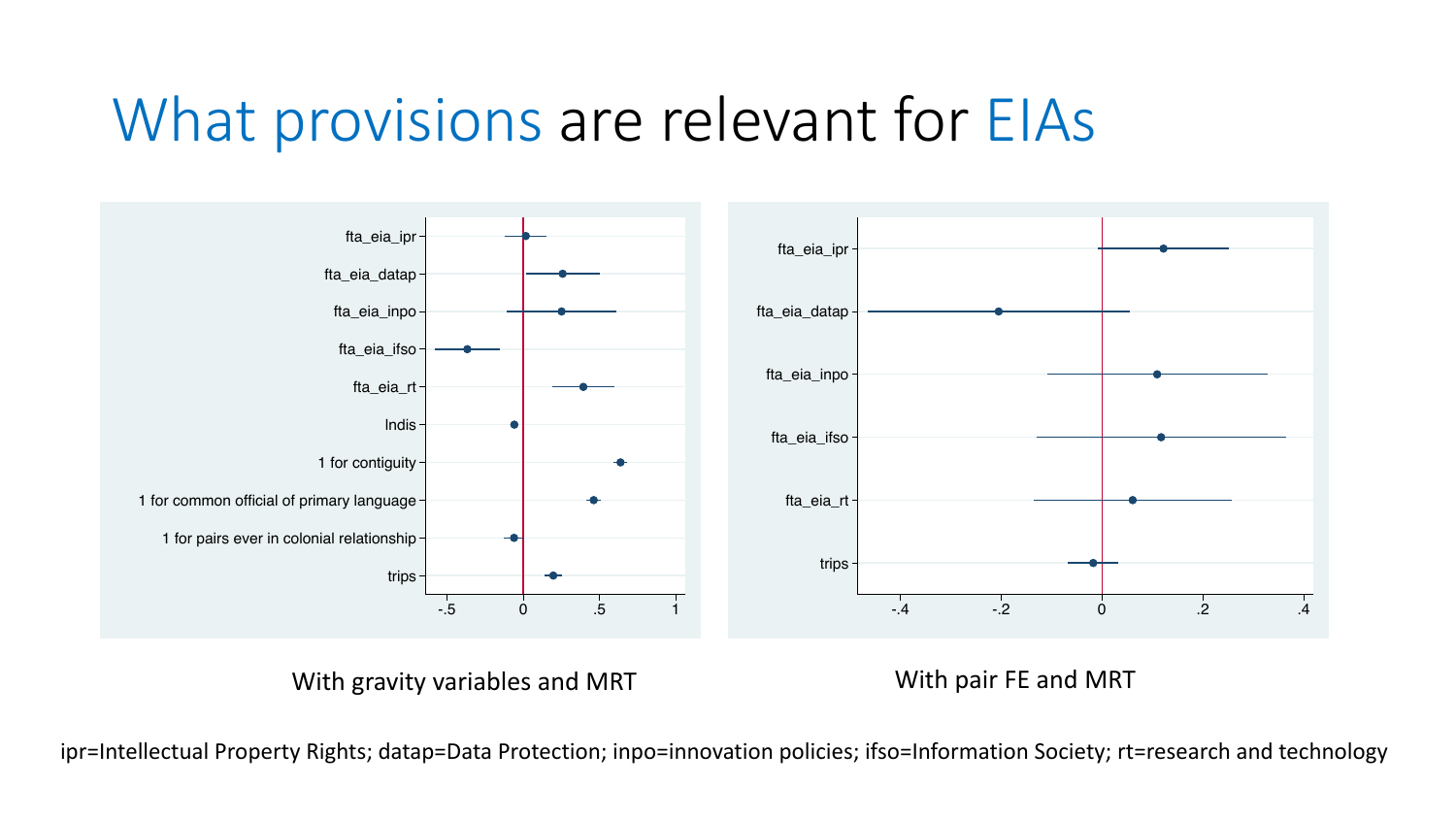#### Heterogeneity: Results by income group, FTA effect



With gravity variables and MRT With pair FE and MRT

HH= owner high income, inventor high income HM= owner high income, inventor upper- or lower-middle income MH= owner upper- or lower-middle income, inventor high income MM= owner and inventor upper- or lower-middle income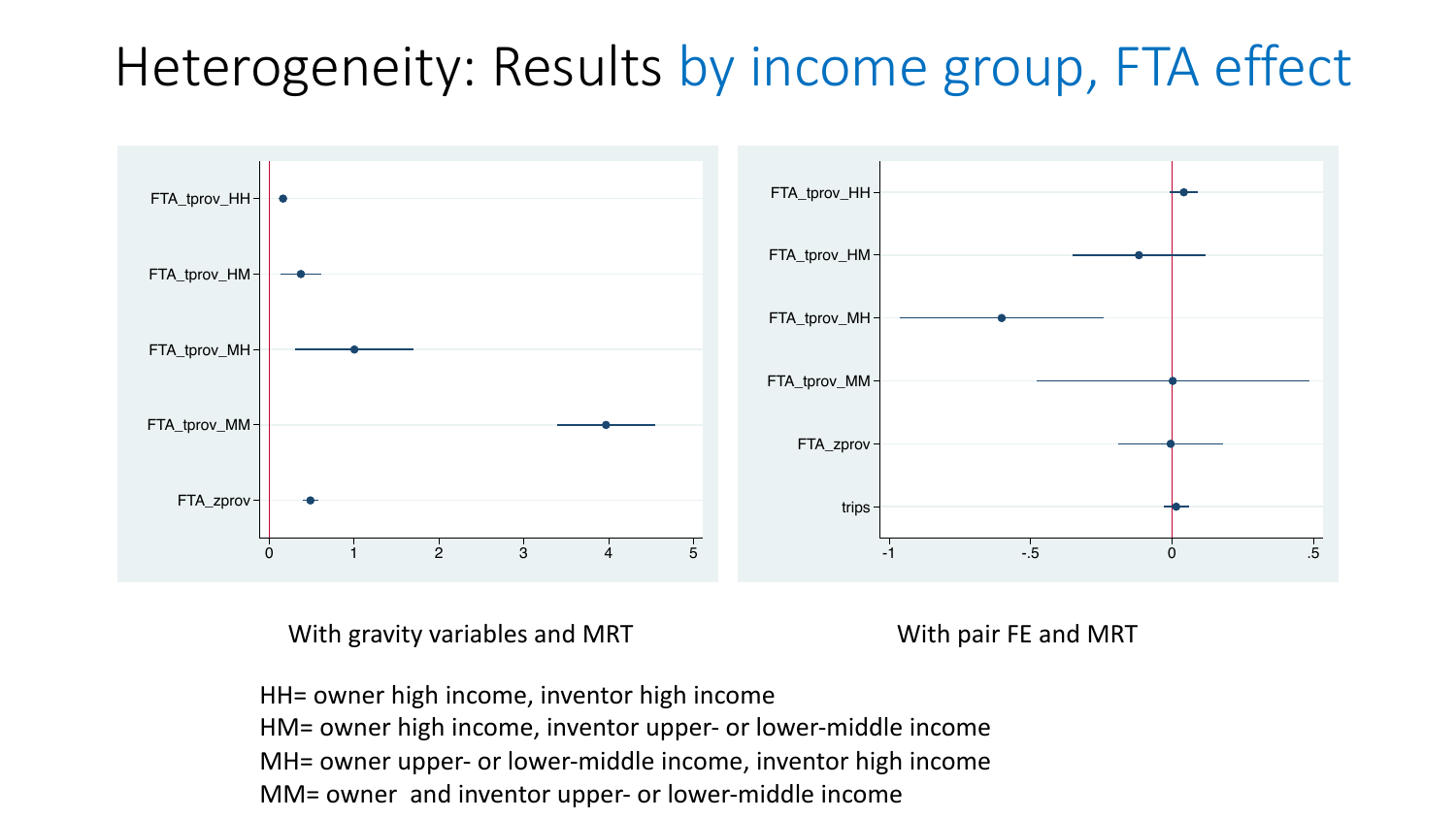#### Heterogeneity: Results by income group, other factors



• Geographical distance

• Institutional distance

With gravity variables and MRT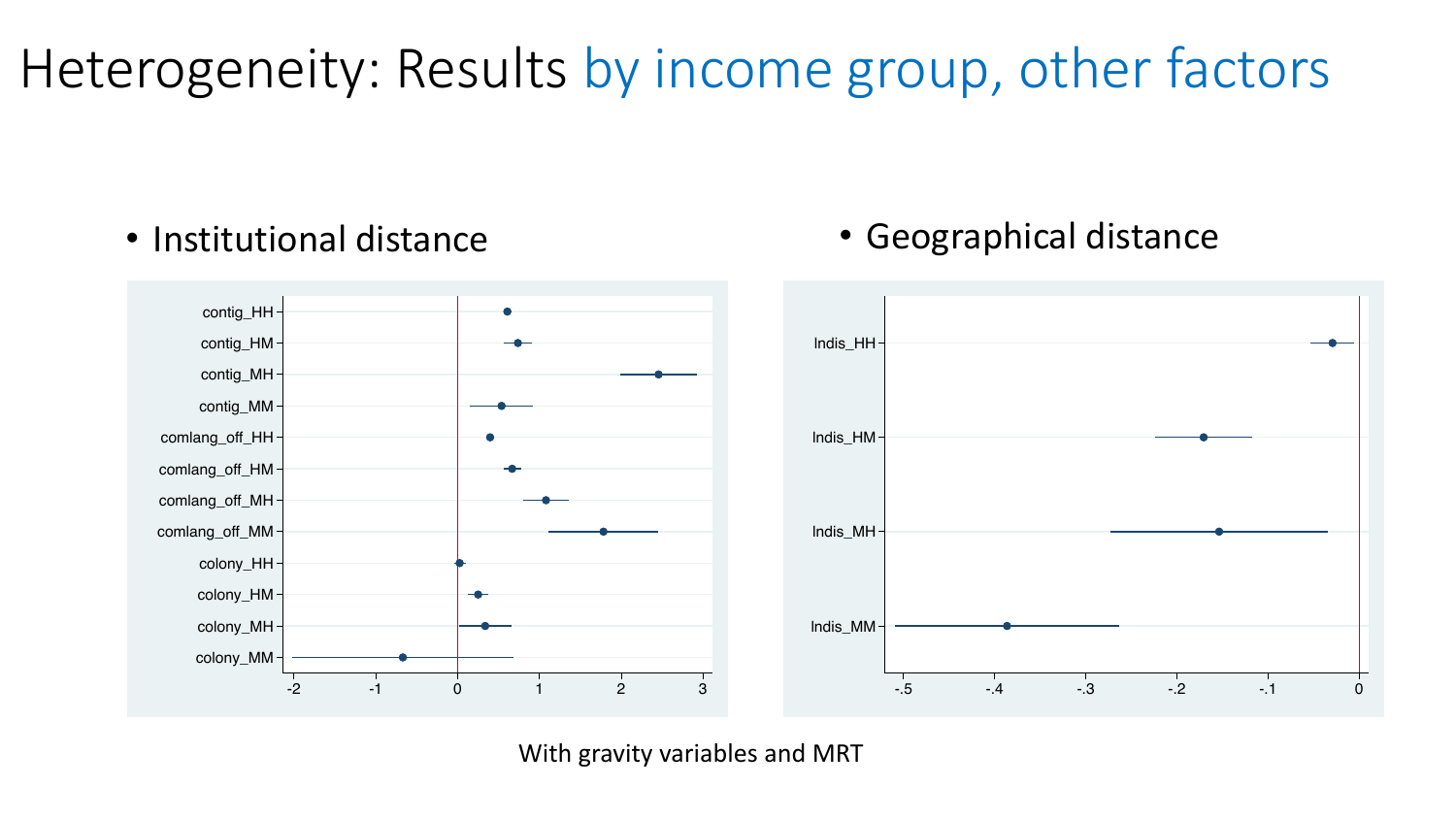#### Heterogeneity: Results for EIAs by provision type



ipr=Intellectual Property Rights; datap=Data Protection; inpo=innovation policies; ifso=Information Society; rt=research and technology

With pair FE and MRT HH= owner high income, inventor high income HM= owner high income, inventor upper- or lower-middle income MH= owner upper- or lower-middle income, inventor high income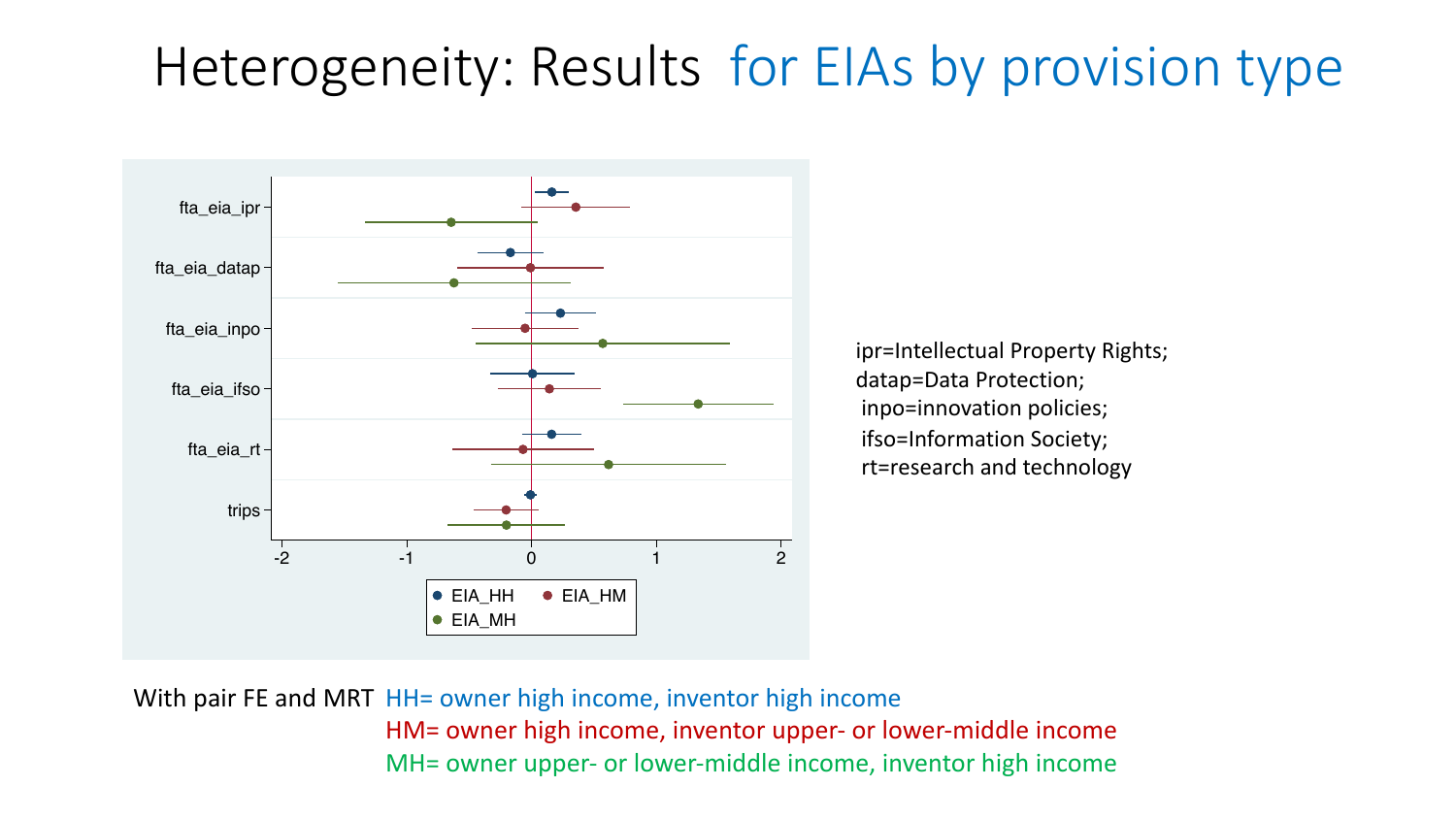## Robustness & further research

- Estimations with multi-clustering and pair-trends (Eq. 3)
- Phasing-in effects (higher effects after 5, 10 and 15 years of ratification)
- Co-inventions as dependent variable, controlling for trade, results hold
- Next steps: Provisions effect changes over time
- **Enforcement:** Treaties must take these provisions into account but enforcement is also important
- **Innovation gap:** Estimate what are the direct effects (due to technology transfer) and indirect effects (through trade) of the FTAs with provisions on the innovative and technological capacity of the countries that ratify these agreements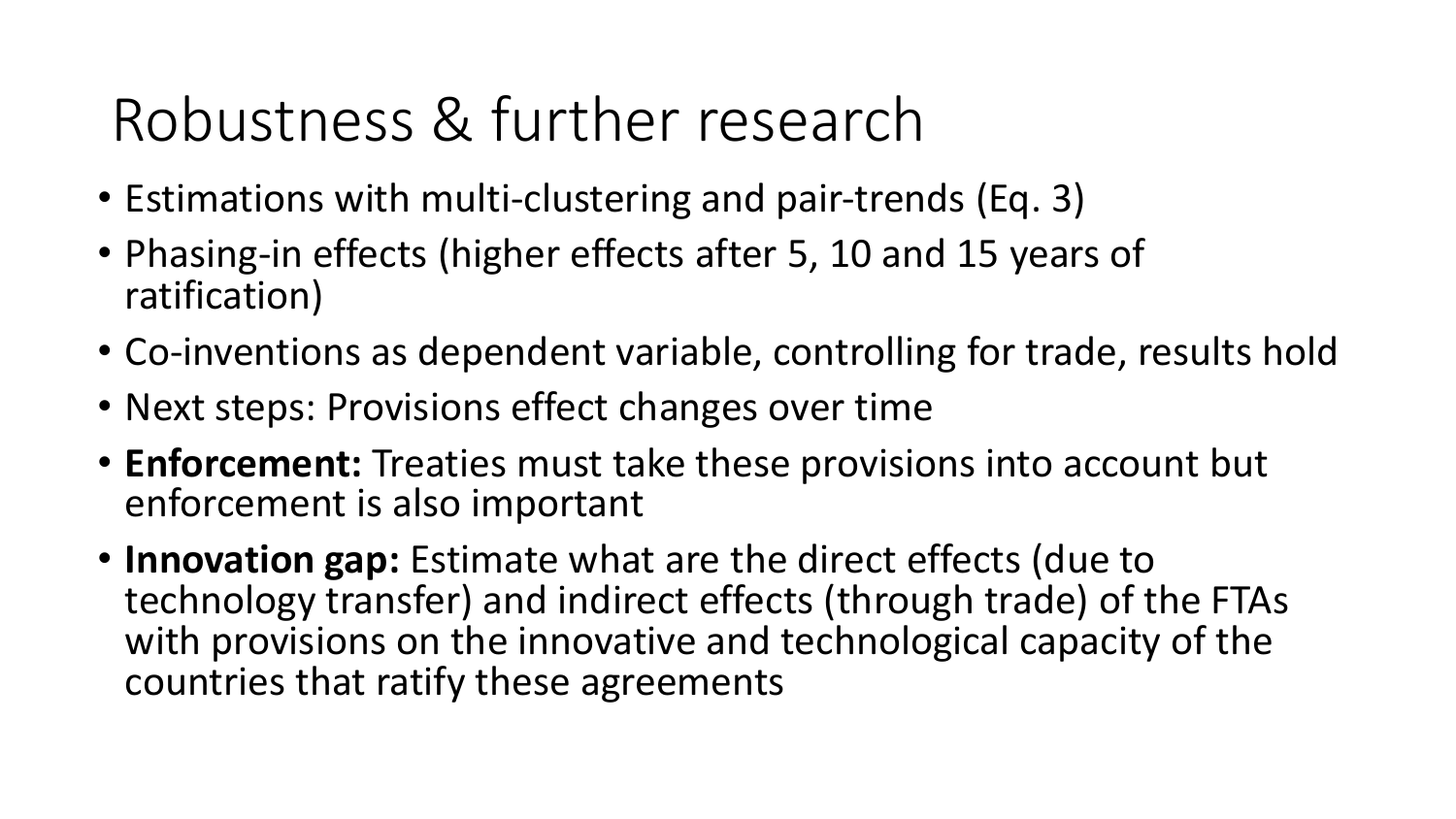## Robustness I: Different clustering options, bilateral-trends



PFE=pair clustering; MC=multiclustering; PTR=Pair trend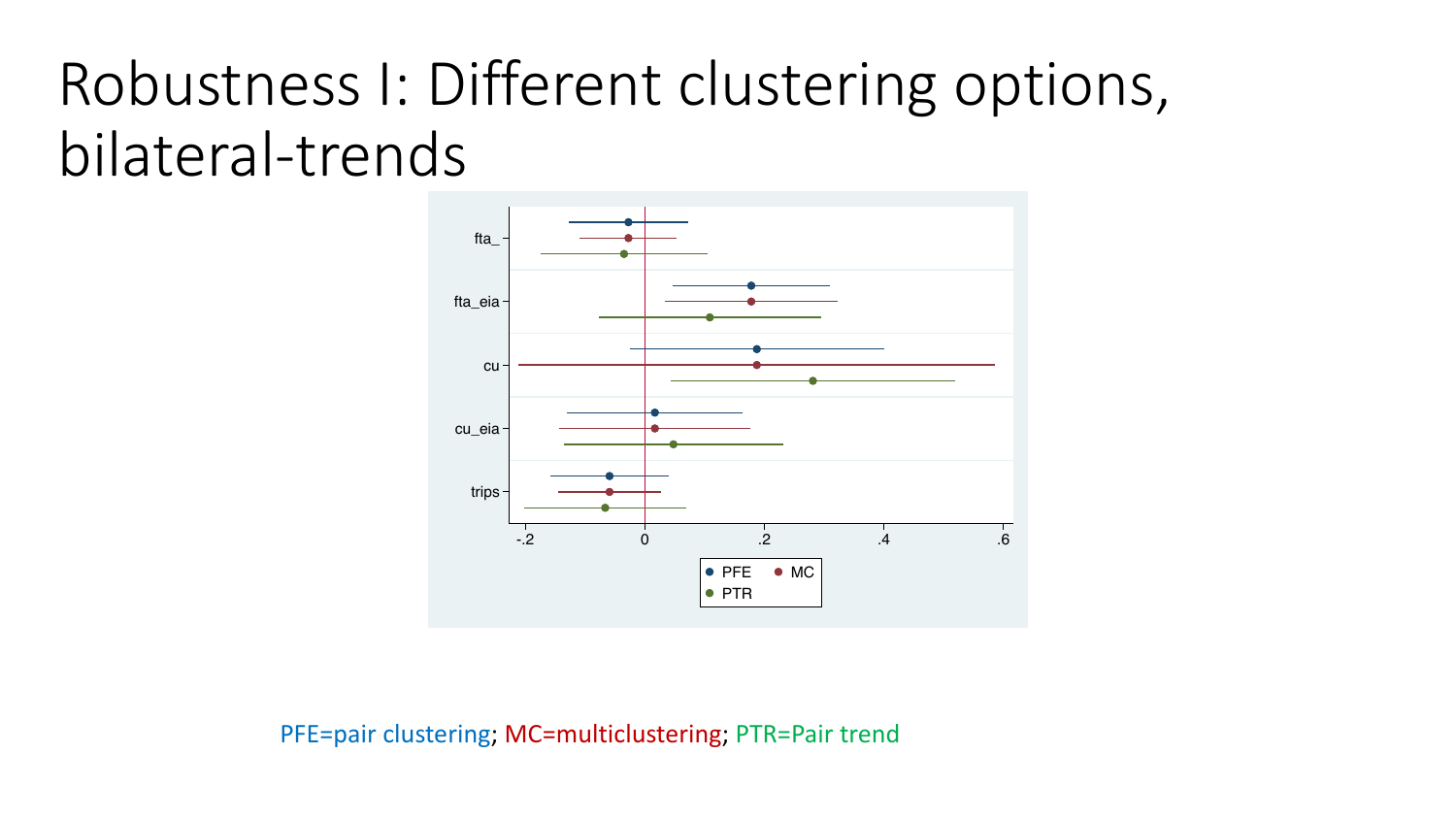## Results for phasing in effects

- Estimates of the gravity model for cross-border ownership flows
- sample of 81 countries and for the period 1980 to 2015

| <b>Fixed effects</b> | <b>Time-Country</b> | <b>Time-Country</b> |
|----------------------|---------------------|---------------------|
|                      | (1)                 | (2)                 |
| <b>FTA</b>           | $0.137***$          | $0.252***$          |
|                      | (0.0286)            | (0.0305)            |
| FTA $(t - 5)$        | $0.159***$          | $0.159***$          |
|                      | (0.0361)            | (0.0357)            |
| FTA (t - 10)         | 0.0531              | 0.0452              |
|                      | (0.0346)            | (0.0341)            |
| FTA (t - 15)         | 0.0384              | 0.0181              |
|                      | (0.0381)            | (0.0373)            |
| Ln (distance)        | $-0.0345**$         | 0.00294             |
|                      | (0.0142)            | (0.0145)            |
| <b>Border</b>        | $0.558***$          | $0.601***$          |
|                      | (0.0268)            | (0.0270)            |
| <b>Language</b>      | $0.451***$          | $0.477***$          |
|                      | (0.0255)            | (0.0253)            |
| <b>Colonial</b>      | 0.0413              | $-0.00561$          |
|                      | (0.0385)            | (0.0386)            |
| <b>TRIPS</b>         | 0.0134              | $0.132***$          |
|                      | (0.0288)            | (0.0319)            |
| FTA_depth            |                     | $-0.0794***$        |
|                      |                     | (0.00749)           |
| <b>Observations</b>  | 142,902             | 142,902             |
| <b>R-squared</b>     | 0.964               | 0.966               |

**Note: Standard errors in parentheses. Significance level \* p<0.1, \*\* p<0.05, \*\*\* p<0.01. Dependent variable** DOFI. FTA (t - 5), FTA (t - 10), FTA (t - 15) denote lags of the variable FTA of five, ten and fifteen years. Clustered **standard errors, clustered at country pair. Estimation using the ppml\_panel\_sg command in Stata (Larch et al., 2019). Time-country fixed effect refers to time-varying country specific fixed effects.**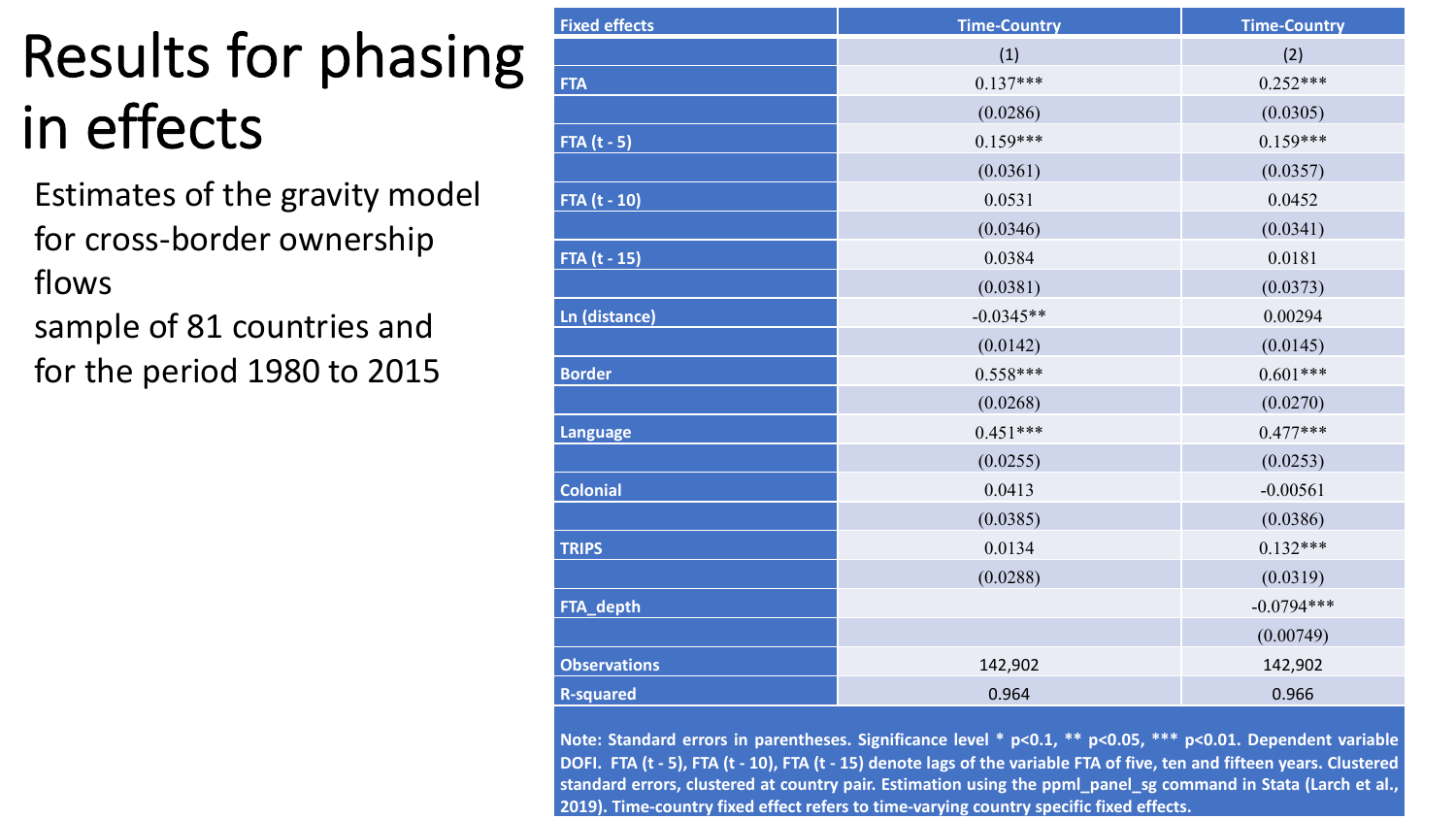## Results for phasing in effects

Estimates of the gravity model for co-invention flows sample of 81 countries and for the period 1980 to 2015

| <b>Fixed effects</b> | <b>Time-Country</b> | <b>Time-Country</b> |
|----------------------|---------------------|---------------------|
|                      | (1)                 | (2)                 |
| <b>FTA</b>           | $0.143***$          | $0.101***$          |
|                      | (0.028)             | (0.039)             |
| FTA $(t - 5)$        | $0.240***$          | $0.255***$          |
|                      | (0.038)             | (0.039)             |
| FTA (t - 10)         | $0.163***$          | $0.164***$          |
|                      | (0.04)              | (0.04)              |
| FTA (t - 15)         | $-0.004$            | 0.007               |
|                      | (0.032)             | (0.0326)            |
| Ln (distance)        | $-0.093***$         | $-0.093***$         |
|                      | (0.009)             | (0.009)             |
| <b>Border</b>        | $0.698***$          | $0.701***$          |
|                      | (0.019)             | (0.019)             |
| Language             | $0.469***$          | $0.471***$          |
|                      | (0.021)             | (0.021)             |
| <b>Colonial</b>      | $0.133***$          | $0.130***$          |
|                      | (0.023)             | (0.023)             |
| <b>TRIPS</b>         | 0.004               | $-0.025$            |
|                      | (0.024)             | (0.03)              |
| FTA_depth            |                     | $0.03**$            |
|                      |                     | (0.015)             |
| <b>Observations</b>  | 142,902             | 142,902             |
| <b>R-squared</b>     | 0.964               | 0.964               |

**Note: Standard errors in parentheses. Significance level \* p<0.1, \*\* p<0.05, \*\*\* p<0.01. Dependent variable** DOFI. FTA (t - 5), FTA (t - 10), FTA (t - 15) denote lags of the variable FTA of five, ten and fifteen years. Clustered **standard errors, clustered at country pair. Estimation using the ppml\_panel\_sg command in Stata (Larch et al., 2019). Time-country fixed effect refers to time-varying country specific fixed effects.**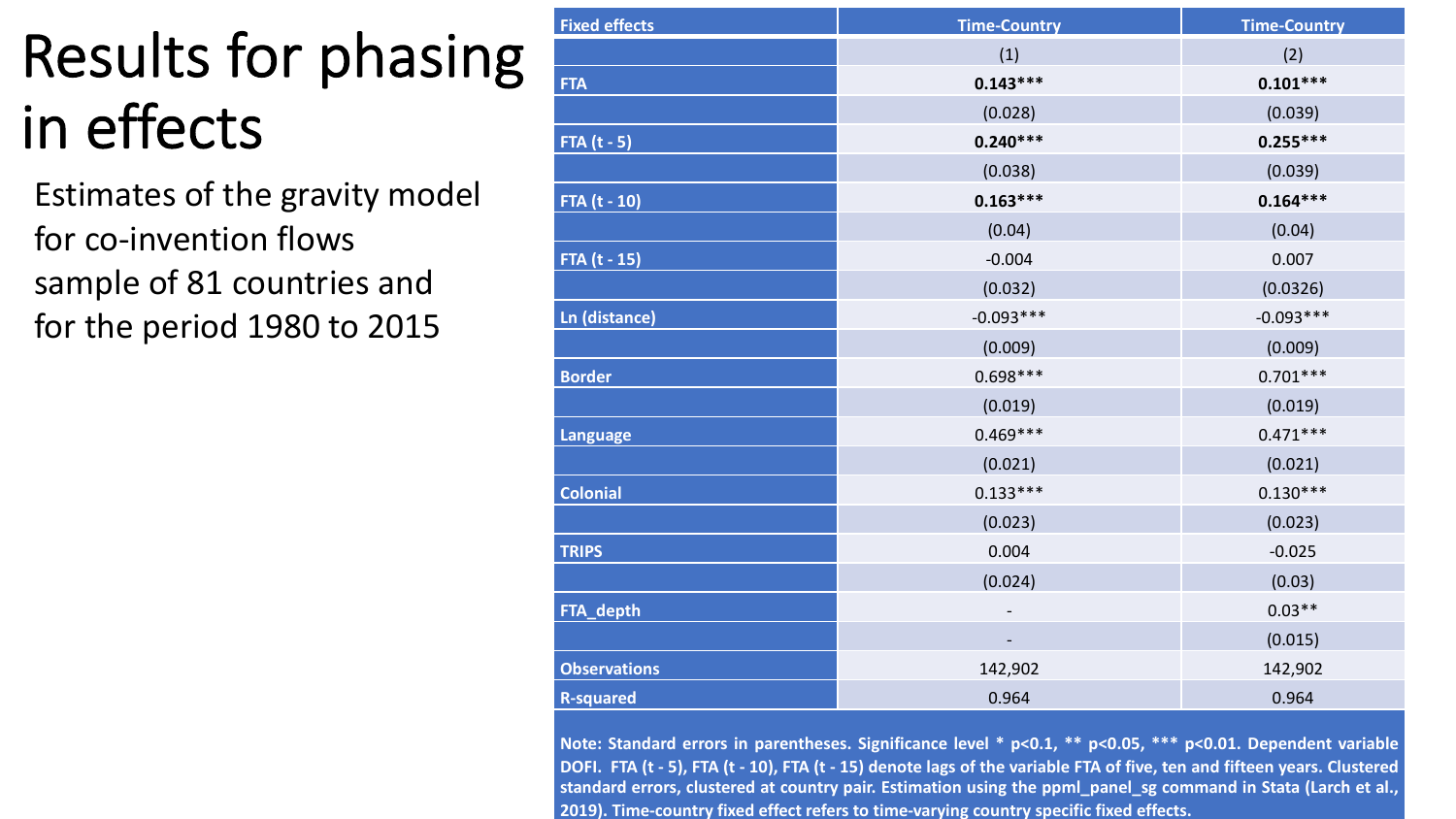## Conclusions

- Agreements with and without technology & innovation provisions increase technology internationalization
- For agreements with more than 5 non-trade provisions FTAs have lower effect
- The effects are heterogeneous: by depth and income group
- The effect differ by type of provision  $\rightarrow$  IPR provisions are important
- Countries that are geographically and culturally closer, exchange more technology and knowledge, these effects are also heterogeneous by income group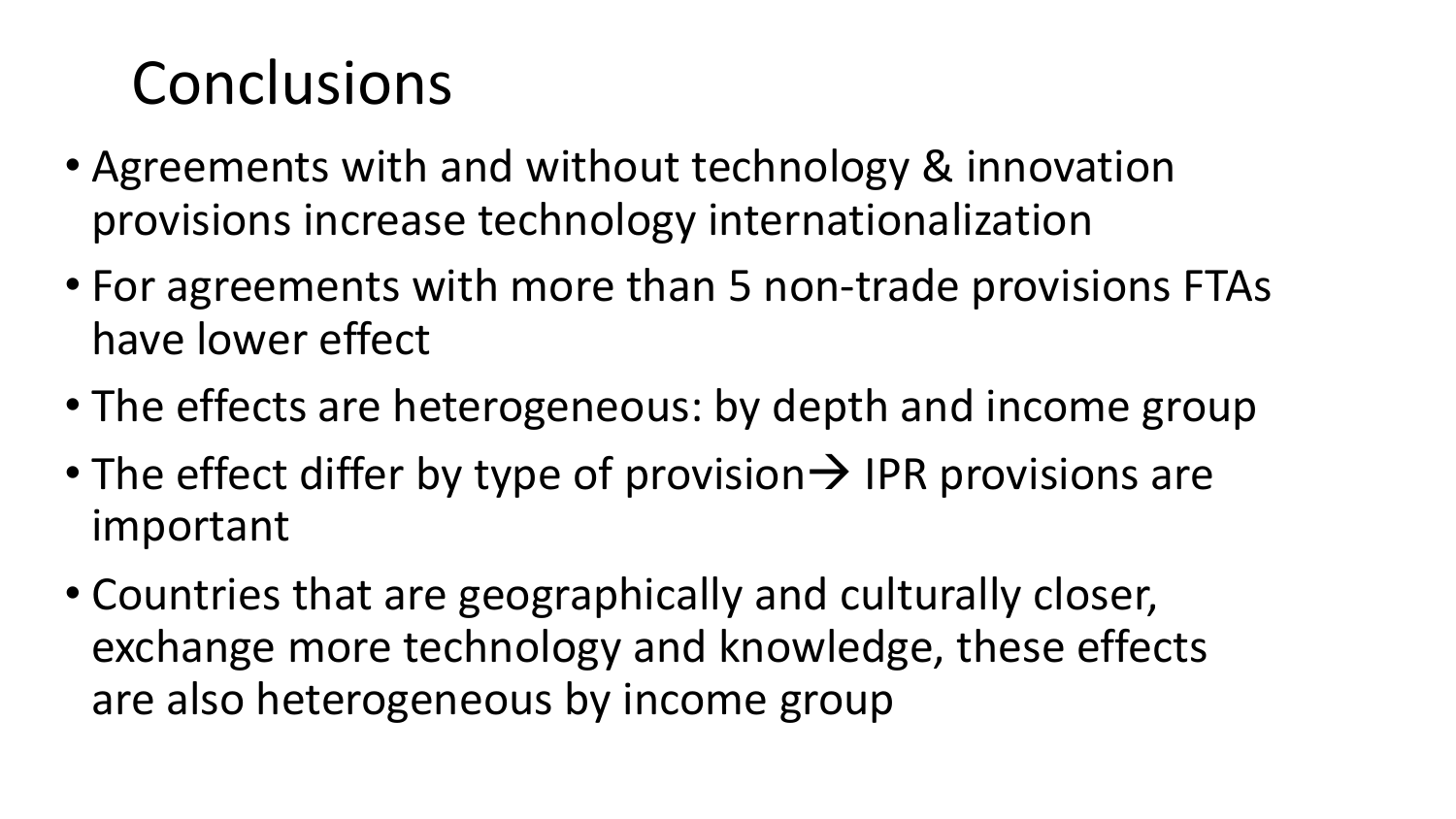# Many Thanks (

imartin@uni-goettingen.de

@martinei1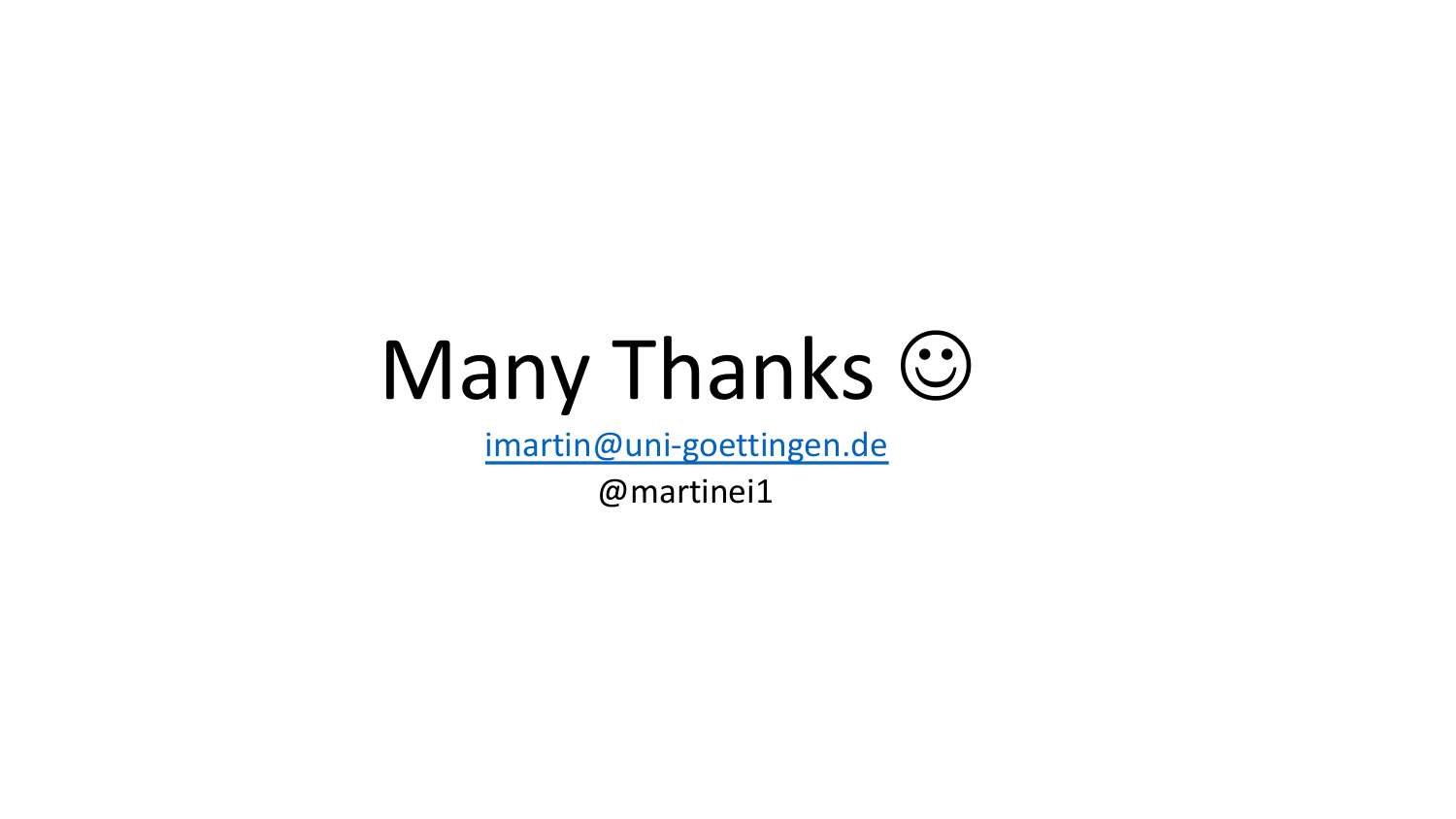#### Robustness: Different clustering options, pairtrends EIAs with tech prov



TPR3=pair-clustering; TPR3Multi=multi-clustering; TPR3Trend=Pair-trends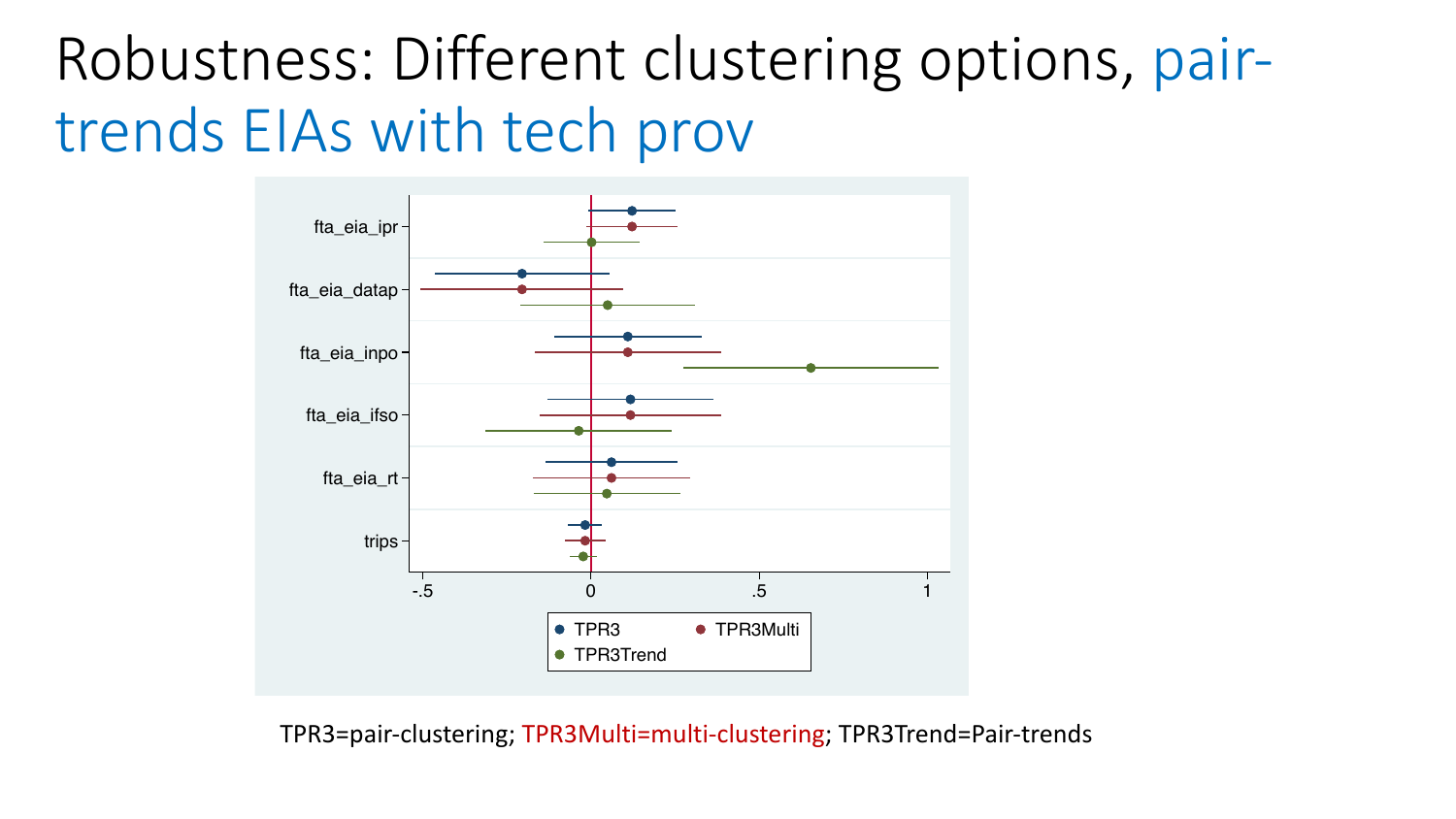#### Heterogeneity: Results by income group, TRIPS



• IG\_H: TRIPS with gravity variables • IG\_H2: TRIPS with pair FE

MH= owner upper- or lower-middle income, inventor high income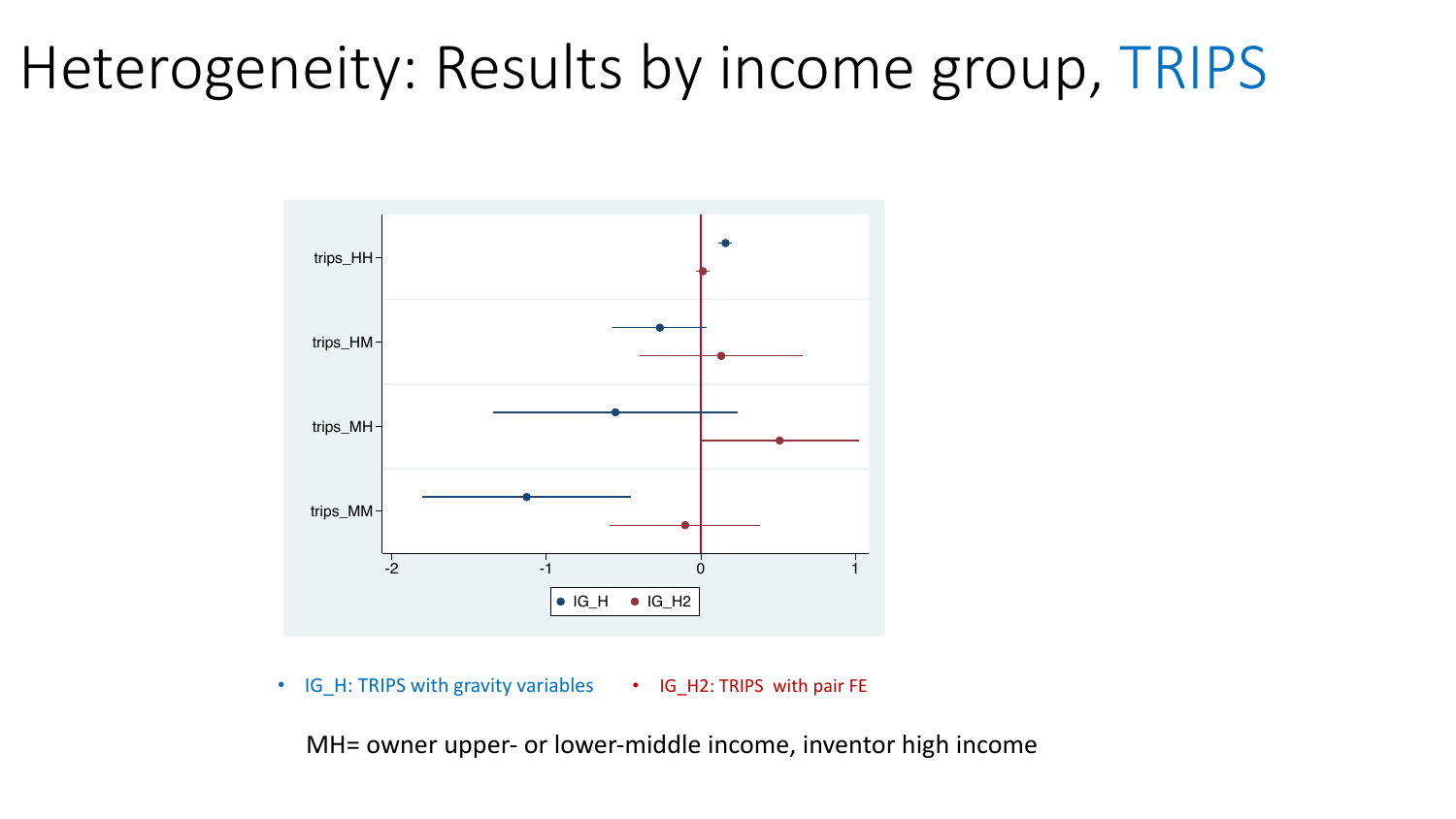#### What provisions are more relevant for CUs



With gravity variables and MRT With pair FE and MRT

ipr=Intellectual Property Rights; rt=research and technology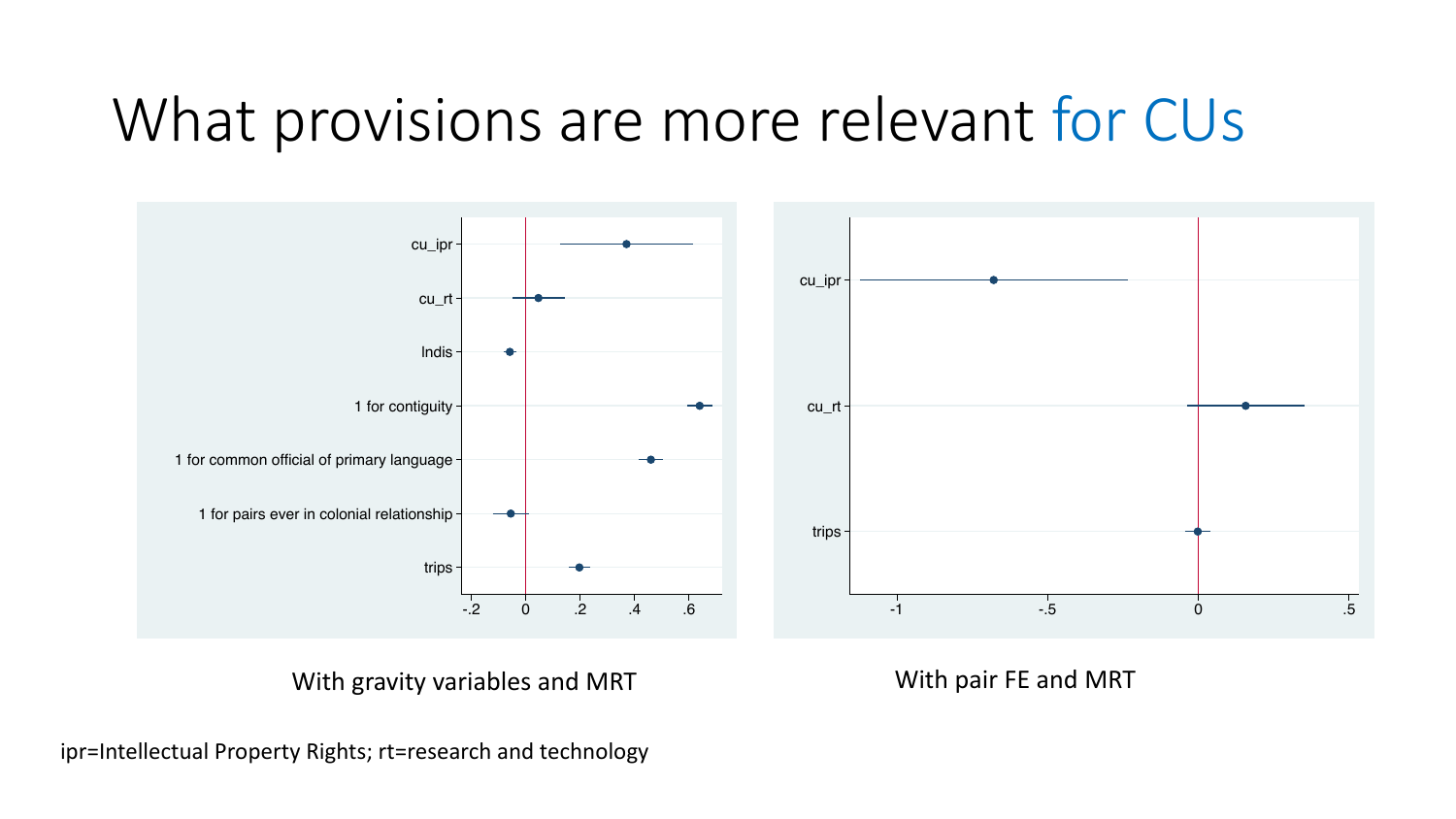#### Robustness: Different clustering options, trends Cus with Tech prov



TPRCU=pair clustering; TPRCUMulti=multiclustering; TPRCUTrend=Pair trend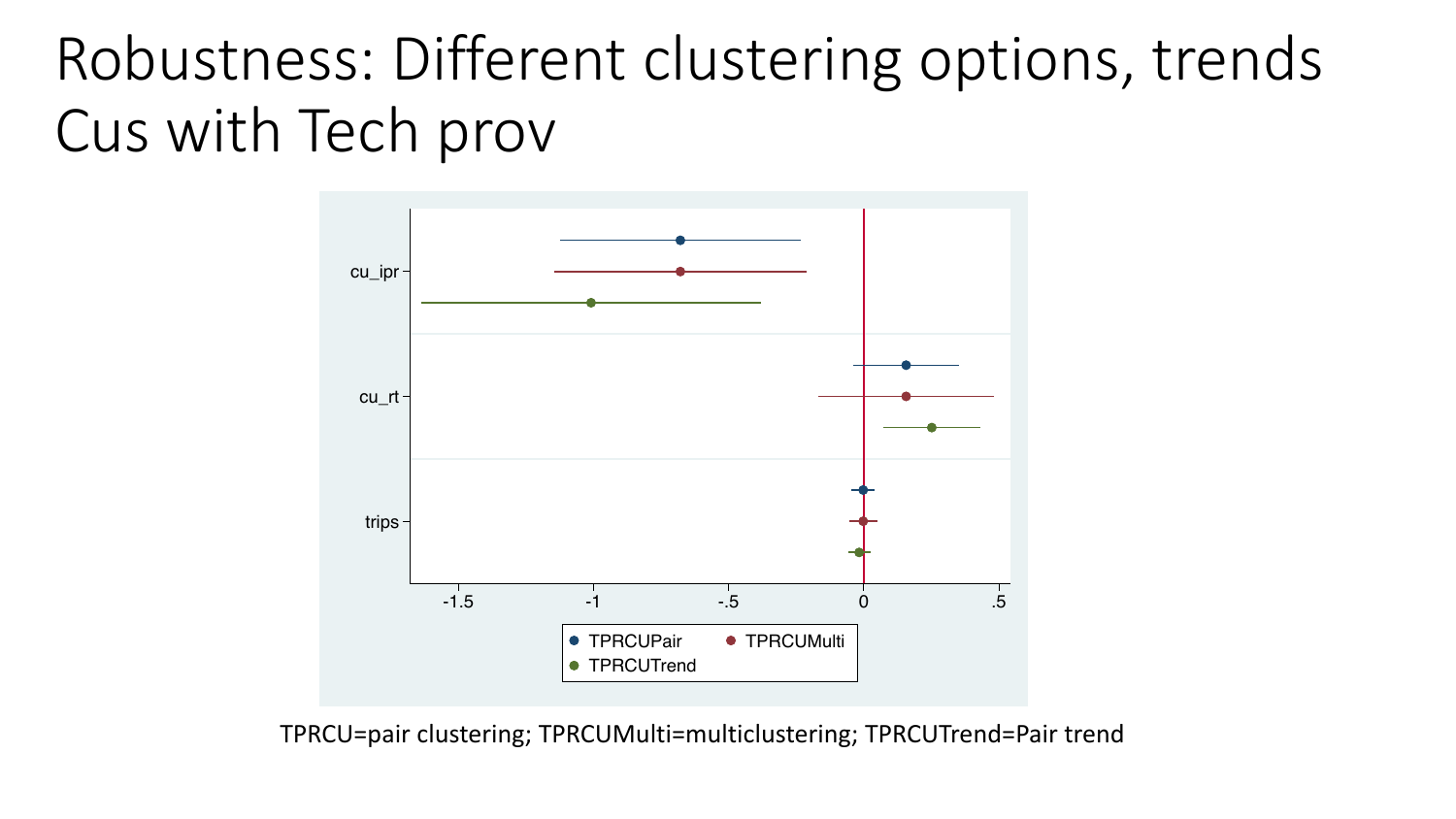## Estimations by Depth

FTAS with D5-D7 provisions have a lower effect on technology internationalization

D1: basic trade agreement D2: substantive provisions on services D3: includes provisions on investment D4: general standards D5: public procurement D6: competition D7: IPRs

| <b>Fixed effects</b> | <b>Time-Country</b> |  |  |  |
|----------------------|---------------------|--|--|--|
|                      | (1)                 |  |  |  |
| <b>FTA</b>           | $0.284***$          |  |  |  |
|                      | (0.04)              |  |  |  |
| Depth 1              | $1.993***$          |  |  |  |
|                      | (0.464)             |  |  |  |
| Depth <sub>2</sub>   | $0.679***$          |  |  |  |
|                      | (0.087)             |  |  |  |
| Depth 3              | 0.007               |  |  |  |
|                      | (0.032)             |  |  |  |
| Depth 4              | $0.099***$          |  |  |  |
|                      | (0.016)             |  |  |  |
| <b>Depth 5</b>       | $-0.029***$         |  |  |  |
|                      | (0.008)             |  |  |  |
| Depth 6              | $-0.072***$         |  |  |  |
|                      | (0.018)             |  |  |  |
| Depth <sub>7</sub>   | $-0.052***$         |  |  |  |
|                      | (0.008)             |  |  |  |
| <b>Ln (distance)</b> | $-0.023*$           |  |  |  |
|                      | (0.013)             |  |  |  |
| <b>Border</b>        | $0.648***$          |  |  |  |
|                      | (0.023)             |  |  |  |
| <b>Language</b>      | $0.419***$          |  |  |  |
|                      | (0.025)             |  |  |  |
| <b>Colony</b>        | $-0.002$            |  |  |  |
|                      | (0.036)             |  |  |  |
| <b>TRIPS</b>         | $0.401***$          |  |  |  |
|                      | (0.031)             |  |  |  |
| <b>Observations</b>  | 124,203             |  |  |  |
| <b>R-squared</b>     | 0.947               |  |  |  |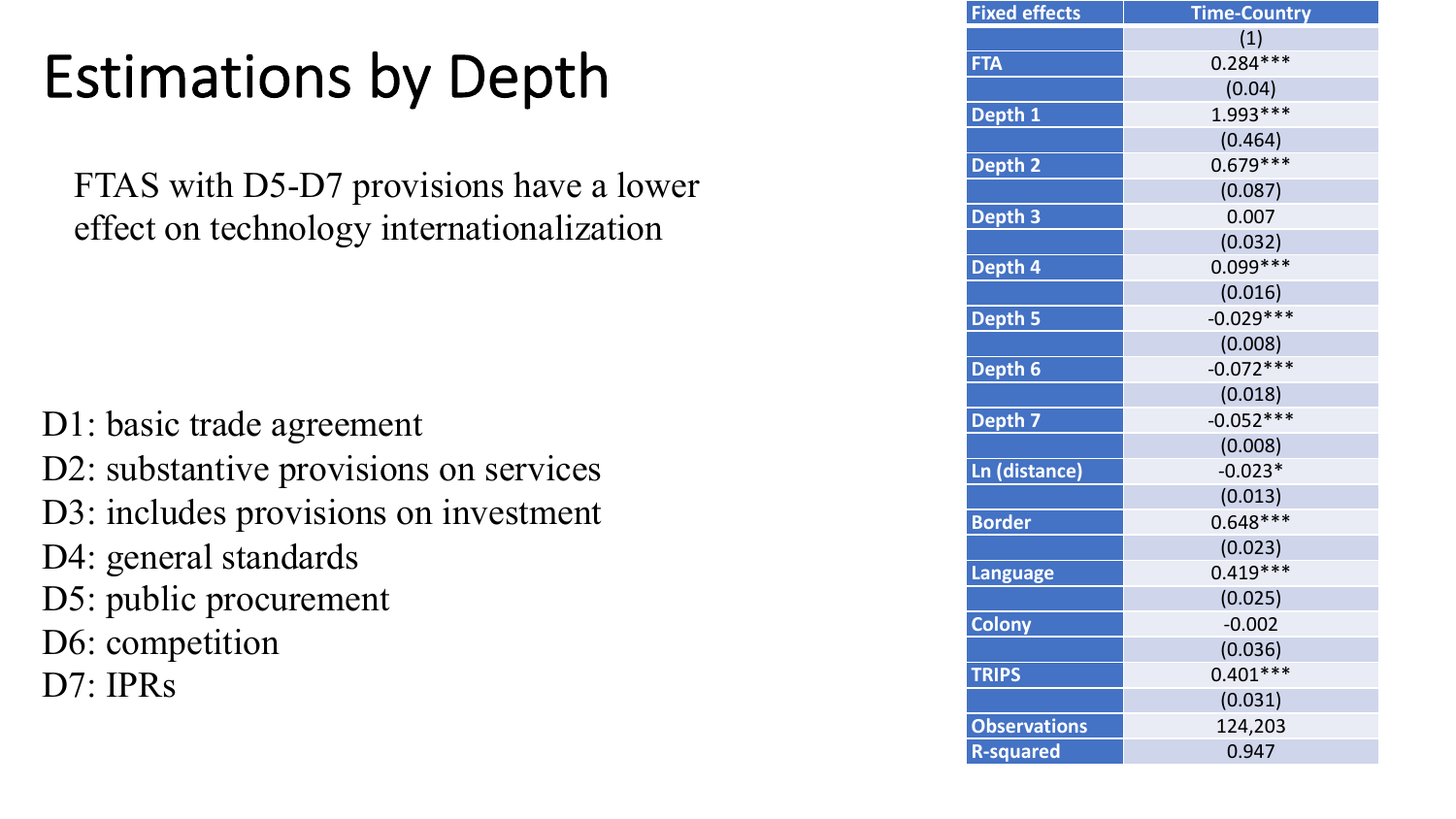#### Estimation by type of provision

 $IPR (+)$ Innovation policies (+) and research and technlology (+)

| <b>Fixed effects</b>             | <b>Time-Country</b> | <b>Time-Country</b> |
|----------------------------------|---------------------|---------------------|
|                                  | (1)                 | (2)                 |
| <b>FTA_zprov</b>                 | $0.531***$          | $0.555***$          |
|                                  | (0.0493)            | (0.0480)            |
| <b>IPR</b>                       | $0.125***$          | $0.299***$          |
|                                  | (0.0399)            | (0.0507)            |
| <b>Data protection</b>           | $-0.0379$           | $-0.0847*$          |
|                                  | (0.0499)            | (0.0494)            |
| <b>Innovation policies</b>       | $0.267*$            | $0.309**$           |
|                                  | (0.144)             | (0.130)             |
| <b>Information societies</b>     | $-0.125$            | 0.00539             |
|                                  | (0.0829)            | (0.0848)            |
| <b>Research &amp; Technology</b> | $0.353***$          | $0.218***$          |
|                                  | (0.0405)            | (0.0478)            |
| <b>TRIPS</b>                     | $-0.0170$           | $-0.00592$          |
|                                  | (0.0132)            | (0.0132)            |
| FTA_depth                        | $0.633***$          | $0.658***$          |
|                                  | (0.0229)            | (0.0235)            |
| <b>No. observations</b>          | 124,203             | 124,203             |
| <b>R-squared</b>                 | 0.946               | 0.946               |
| <b>Park-type Test p-values</b>   | 0.000               | 0.000               |
| <b>GNR p-values</b>              | 0.190               | 0.179               |

Note: Standard errors in parentheses. Significance level \* p<0.1, \*\* p<0.05, \*\*\* p<0.01. Dependent variable DOFI. form of the variance. Timecountry fixed effect refers to time-varying country specific fixed effects.